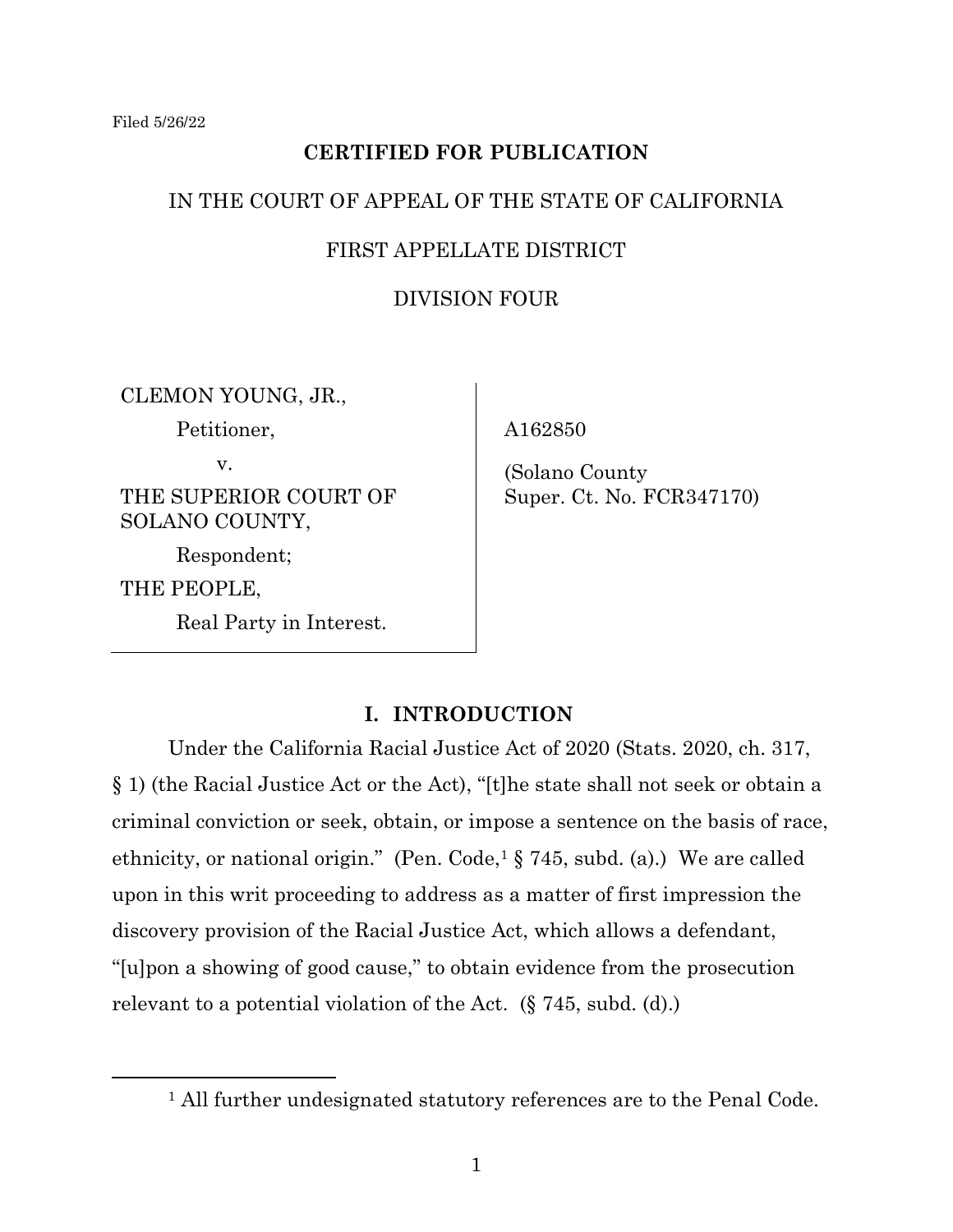Based on evidence presented at his preliminary hearing, Young argued below that racial profiling in a traffic stop led to his arrest for the offense of possession of Ecstasy for sale. He also pointed to publicly available statistics showing that, statewide, blacks are more likely to be searched during the course of traffic stops than other citizens. On this showing, he brought a motion under the Racial Justice Act seeking discovery relating to charging decisions in cases he claims are comparable to his. For the past five years, he sought the names and case numbers of others who were charged with or could have been charged with possession of Ecstasy for sale; the same information for a broad range of related drug offenses; the police reports relating to the suspects involved and their criminal histories; and the dispositions in all of these cases. Upon compelled disclosure of this information, Young wishes to show that the District Attorney "has more frequently charged Black defendants like Mr. Young, Jr. with possession for sale" than defendants of other races. (See  $\S 745$ , subd. (a)(3).)

Proceeding cautiously and noting the lack of available appellate precedent to guide its application of section 745, subdivision (d), the trial court denied the motion. The court's only articulated reason for the denial was that Young's good cause showing appeared to rest on nothing more than his race. Before us, on writ review, the Attorney General reiterates this rationale, though in slightly different form. He argues that, as a matter of statutory interpretation, since Young's race is the only "logical link" between, on the one hand, the allegation of racial profiling (a charge he claims is pertinent to whether there was a violation of section 745, subdivision (a)(1)), and on the other hand, the allegation of racially biased prosecution (a charge he claims is pertinent to whether there was a violation of section 745,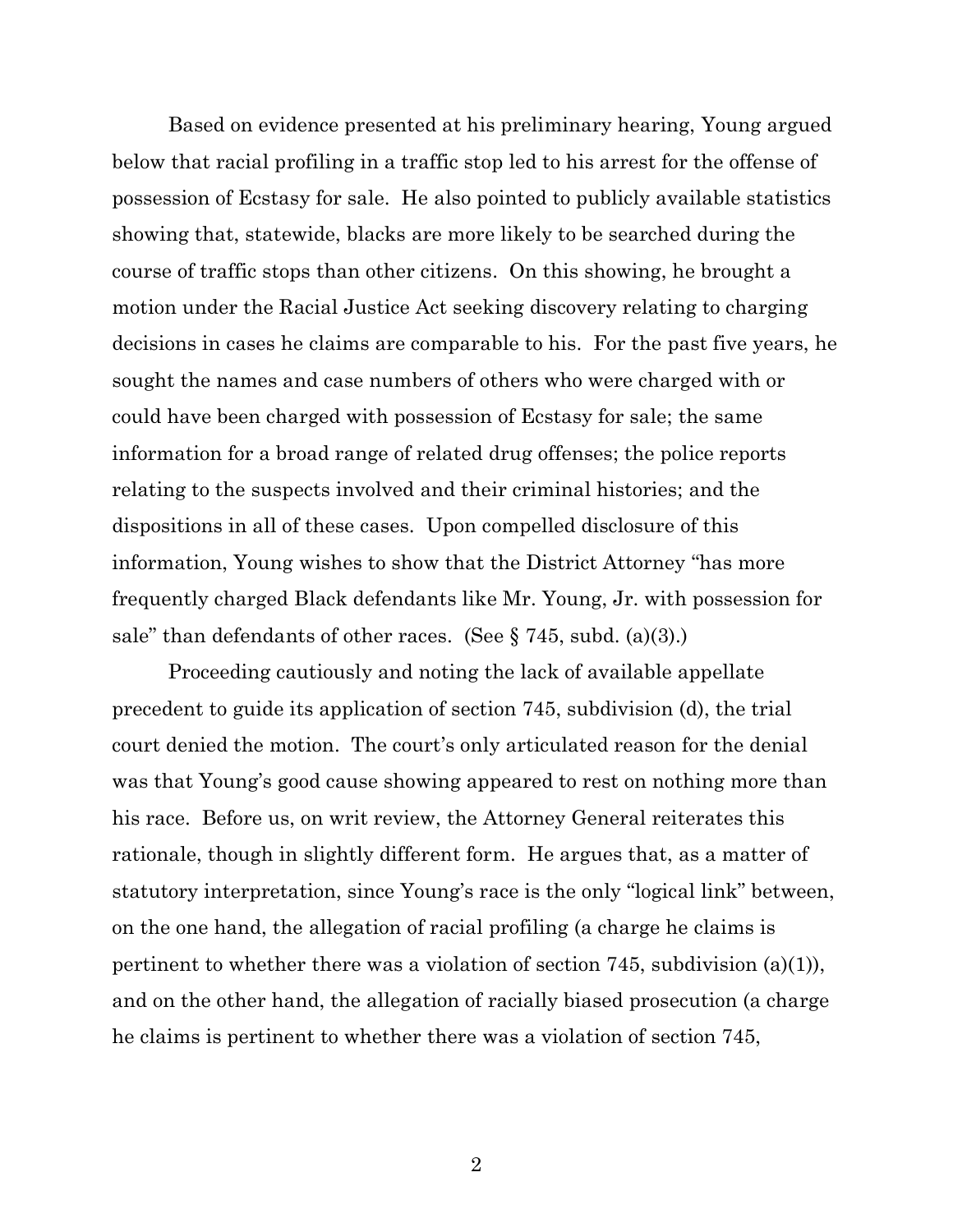subdivision (a)(3)), good cause for discovery relating to prosecutorial bias is lacking.

We will disagree, vacate the denial order, and remand with directions. The trial court's reason for denying Young's motion was incorrect as a factual matter. The grounds for the motion went beyond "simply" Young's race, and the Attorney General's reformulation of that mistaken premise, to the extent his "logical link" argument has any bearing on good cause, goes to the breadth and scope of allowable discovery, not to whether discovery should be allowed at all. Borrowing from the minimal threshold showing that is required to trigger an obligation to provide so-called *Pitchess* discovery (Evid. Code, § 1043, subd. (b); see *Pitchess v. Superior Court* (1974) 11 Cal.3d 531), we hold that Young may claim entitlement to discovery under section 745, subdivision (d) if he makes a plausible case, based on specific facts, that any of the four enumerated violations of section 745, subdivision (a) could or might have occurred.  $(\S 745, \text{subd.} (a)(1)–(4))$ .

But a showing of plausible justification is merely a threshold consideration. "The trial court, in deciding whether the defendant shall be permitted to obtain discovery of the requested material, must consider and balance a number of [other] factors" (*City of Alhambra v. Superior Court* (1988) 205 Cal.App.3d 1118, 1134 (*Alhambra*)), "[s]pecifically . . . (1) whether the material requested is adequately described, (2) whether the requested material is reasonably available to the governmental entity from which it is sought (and not readily available to the defendant from other sources), (3) whether production of the records containing the requested information would violate (i) third party confidentiality or privacy rights or (ii) any protected governmental interest, (4) whether the defendant has acted in a timely manner, (5) whether the time required to produce the requested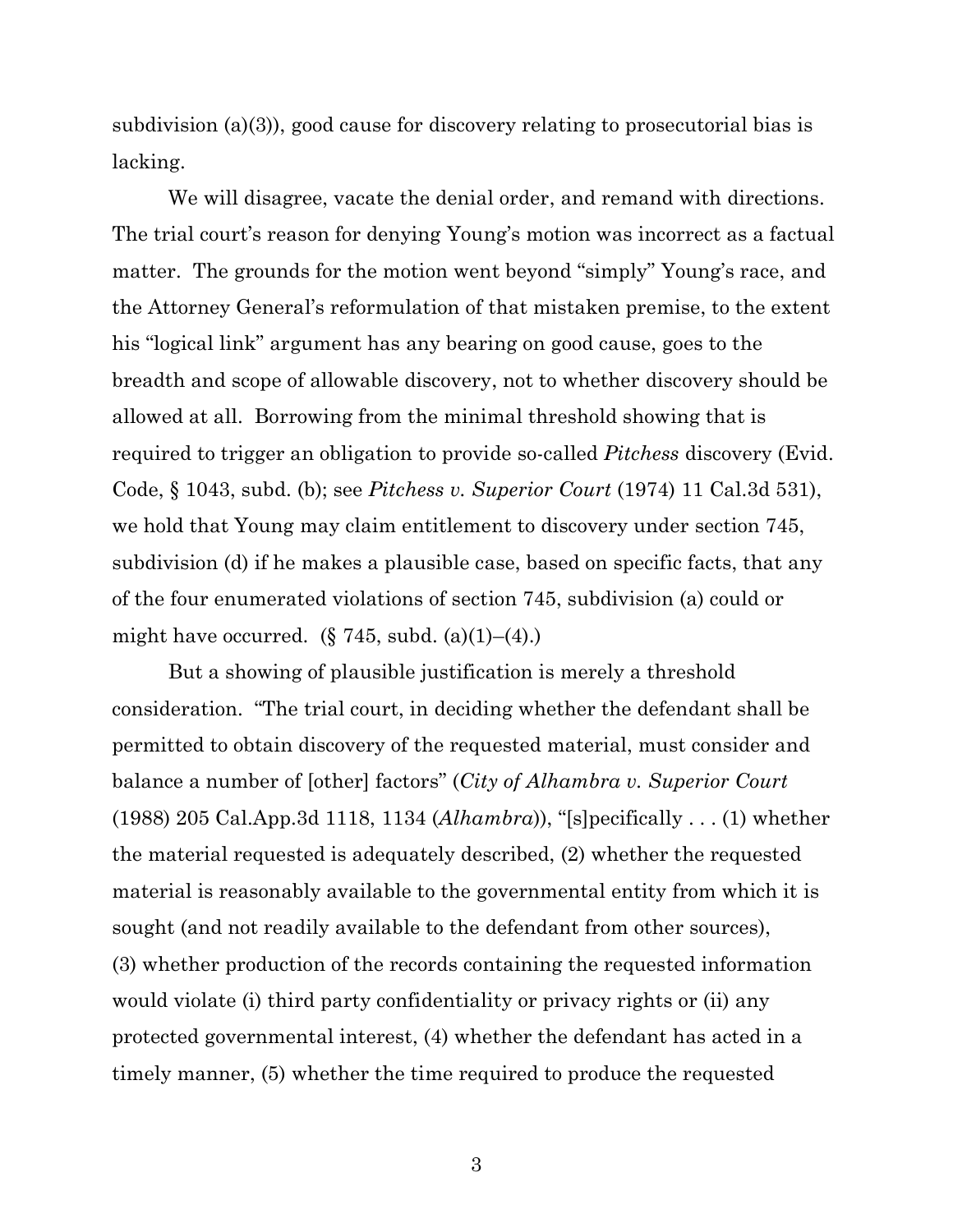information will necessitate an unreasonable delay of defendant's trial, [and] (6) whether the production of the records containing the requested information would place an unreasonable burden on the governmental entity involved" (*ibid*., fn. omitted).

Whether Young can satisfy this multifactor test of good cause remains to be seen. We decline his invitation to reverse outright and issue a writ directing the entry of an order granting his discovery requests as framed. Instead, we vacate the order denying discovery and direct the trial court to give Young's motion further consideration. While we provide some general guidance, we leave to the trial court the specific application of the plausible justification standard we adopt here, taking other pertinent factors into account. Described broadly, the court's task will be to engage in a discretionary weighing of the strength of Young's factual showing, the potential probative value of the information he seeks, and the burdens of gathering the requested "records or information" for disclosure. (§ 745, subd. (d).) Should the court conclude that discovery is warranted, we can say no more at this point than that the scope of compelled discovery must be tailored to demonstrated need.

#### **II. BACKGROUND**

#### **A.** *Young's Discovery Request*

In August 2019, the People filed a felony complaint charging Young with possession of a controlled substance (Ecstasy) for sale (Health & Saf. Code, § 11378).

In May 2021, Young filed a motion to "compel disclosure of relevant data" pursuant to the Racial Justice Act. The motion sought disclosures relevant to whether the People's decision to charge him with felony possession of a controlled substance was based on his race in violation of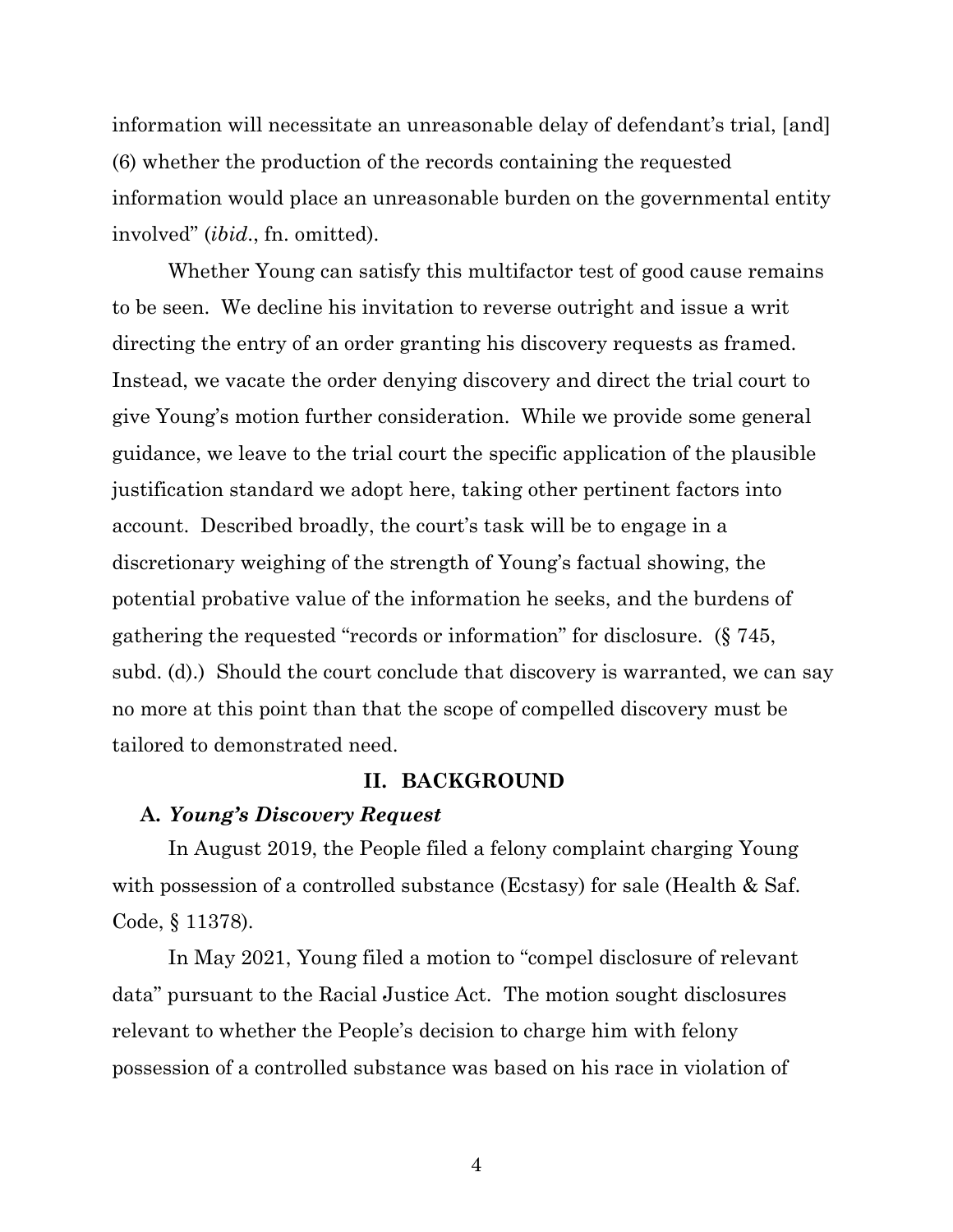section 745, subdivision (a)(3) of the Racial Justice Act. Specifically, it requested the following categories of information:

"1. The name and case number of every individual against whom charges for a violation of Health and Safety Code 11378, 11379, 11377, and 11350 have been filed in the last five years from January 1, 2016 to March 17, 2021 or the date of receipt of this request, whichever is later.

"2. The police reports that form the basis of all of the charges in all of those cases.

"3. The disposition if any of all of the cases.

"4. The name and case number of every individual against whom the district attorney declined to prosecute for any of the above-listed Health and Safety Code violations.

"5. The name and case number of every sentencing that occurred for a violation of one of the above-listed Health and Safety Codes, whether or not joined with other charges, from the period between January 1, 2016 and March 17, 2017, or the date of receipt of this request, whichever is later.

"6. The criminal history of every defendant for whom the district attorney provides the above-requested data."

In order to establish good cause for this information, Young cited statewide data showing that black drivers are more likely than drivers of other races to be subject to a police traffic stop and vehicle search. Young also pointed to the circumstances of the traffic stop leading to his arrest, which, according to him, had the hallmarks of racial profiling—a pretextual traffic stop for an infraction, the use of excessive, unprovoked force, and a search of his entire car.

Centering his discovery motion on alleged racial profiling in connection with his arrest, Young argued that his subsequent prosecution was likely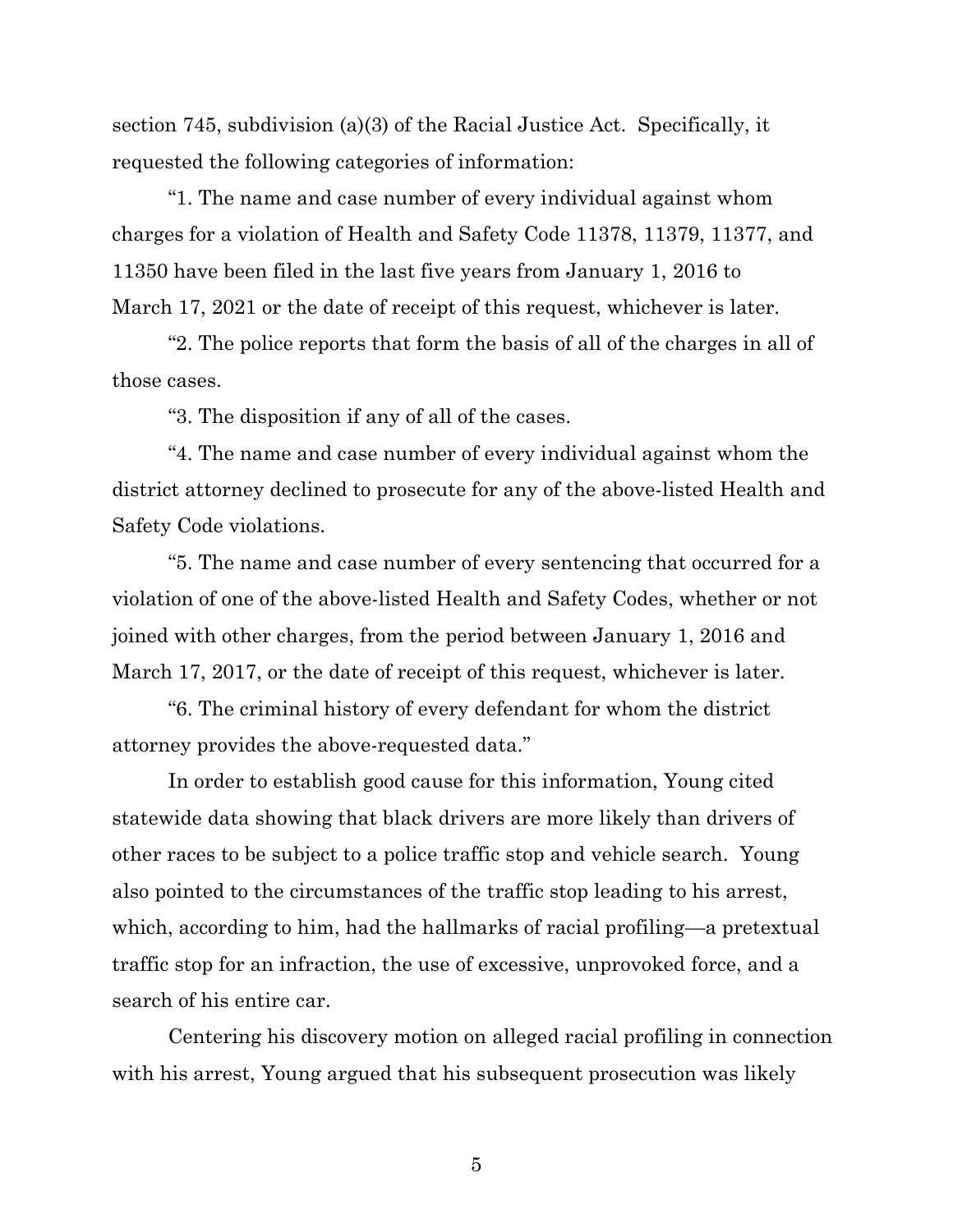tainted by racial discrimination as well. The Solano County District Attorney opposed the motion, arguing there was no showing of good cause for the requested disclosures. The district attorney claimed that the treatment of black motorists in general by law enforcement has no bearing on the charging decision in Young's case. According to the district attorney, Young bore the burden of showing that prosecutorial discretion was exercised with intentional and invidious discrimination in his particular case, and no such showing was made.

The trial court denied Young's motion. The court explained it was "not comfortable with making this requirement in this situation because there's so little guidance, and it's unclear whether or not there needs to be any other information other than simply the race of your client to require it. [¶] I'm doing that in part because maybe we'll get some, maybe this case will lead to us getting some, if you want to appeal my decision in some way. I'm happy to get further guidance because it is not clear to me what simply indicates, where you have the race of the defendants being the only reason we get into a consideration request under Penal Code Section 745."

Young filed a petition for writ of prohibition asking us to vacate the order denying discovery and restrain the court from proceeding further until it enters a new and different order granting his discovery motion.<sup>2</sup> We

<sup>&</sup>lt;sup>2</sup> A writ of prohibition issues to restrain further action by a tribunal that is acting in excess of its jurisdiction. (Code Civ. Proc., § 1102.) A writ of mandate issues to correct an abuse of discretion or to compel the performance of a ministerial duty. (Code Civ. Proc., § 1085.) The two forms of writ relief are often confused. (Eisenberg et al., Cal. Practice Guide: Civil Appeals and Writs (The Rutter Group 2021) ¶ 15:30.) We will construe Young's writ as one seeking mandate relief. (See *Rio Del Mar Country Club v. Superior Court* (1948) 84 Cal.App.2d 214, 217 ["if mandate is the proper remedy the petitioner will not be denied relief because of the erroneous choice of remedies"].)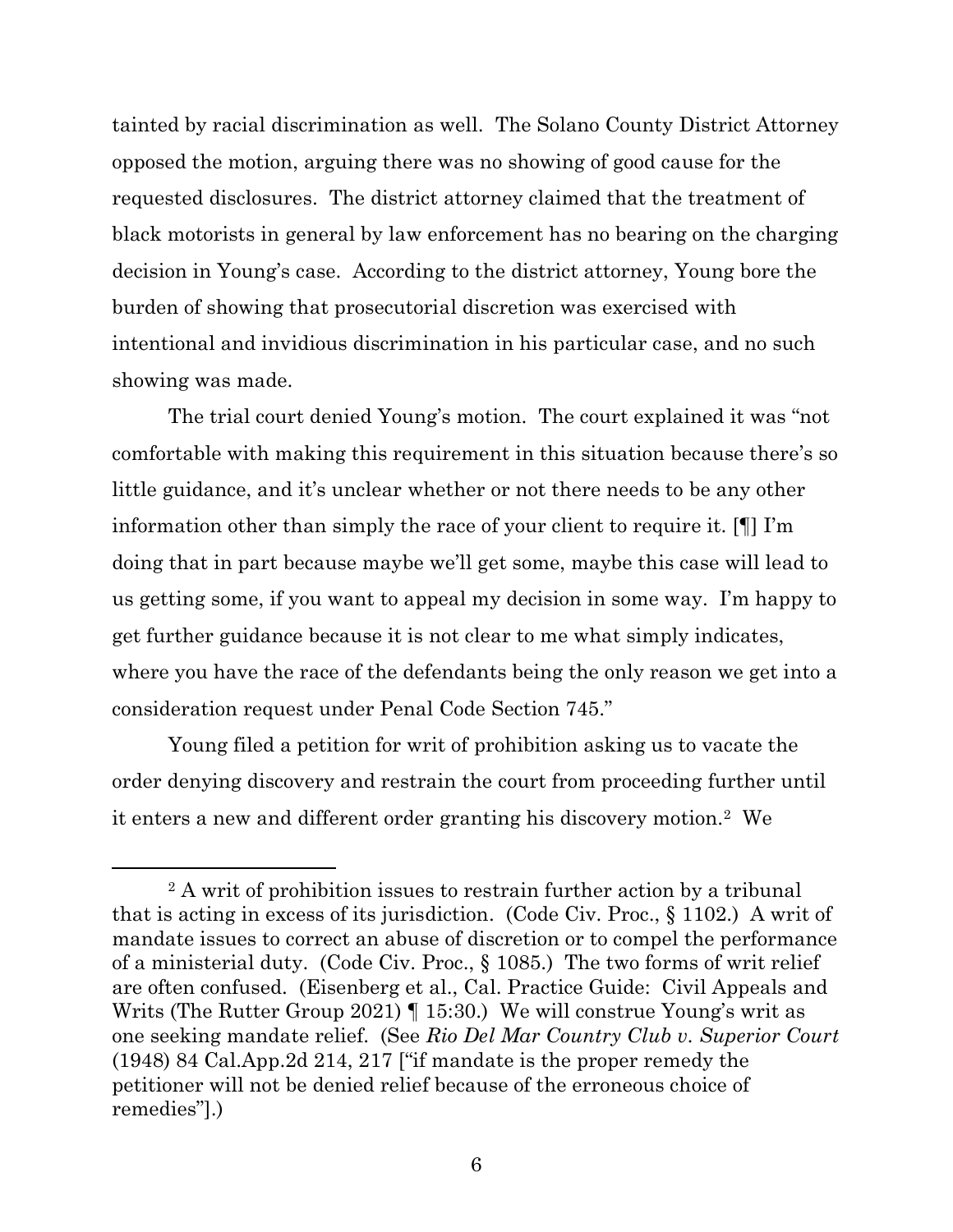received preliminary briefing and issued an order to show cause. The Attorney General filed a formal return. Amici curiae briefs were submitted in support of Young by the Office of the State Public Defender, by Assemblymember Ash Kalra (who sponsored the Racial Justice Act), and jointly by the American Civil Liberties Union of Northern California and the Equal Justice Society.

## **B.** *The Racial Justice Act*

Effective January 1, 2021, the Racial Justice Act, which is codified in a scheme of interrelated statutes in the Penal Code (§§ 745, 1473, subd. (f), 1473.7, subd.(a)(3)), states that "[t]he state shall not seek or obtain a criminal conviction or seek, obtain, or impose a sentence on the basis of race, ethnicity, or national origin." (§ 745, subd. (a).) The command is simple, but the implementation is somewhat complex.

The Act sets forth four categories of conduct, any of which, if proved, is enough to "establish" a violation of section 745, subdivision (a). Two of these categories of conduct are most pertinent here. They occur when "[t]he judge, an attorney in the case, a law enforcement officer involved in the case, an expert witness, or juror exhibited bias or animus towards the defendant because of the defendant's race, ethnicity, or national origin" (§ 745, subd. (a)(1)), or when "[t]he defendant was charged or convicted of a more serious offense than defendants of other races, ethnicities, or national origins who commit similar offenses and are similarly situated, and the evidence establishes that the prosecution more frequently sought or obtained convictions for more serious offenses against people who share the defendant's race, ethnicity, or national origin in the county where the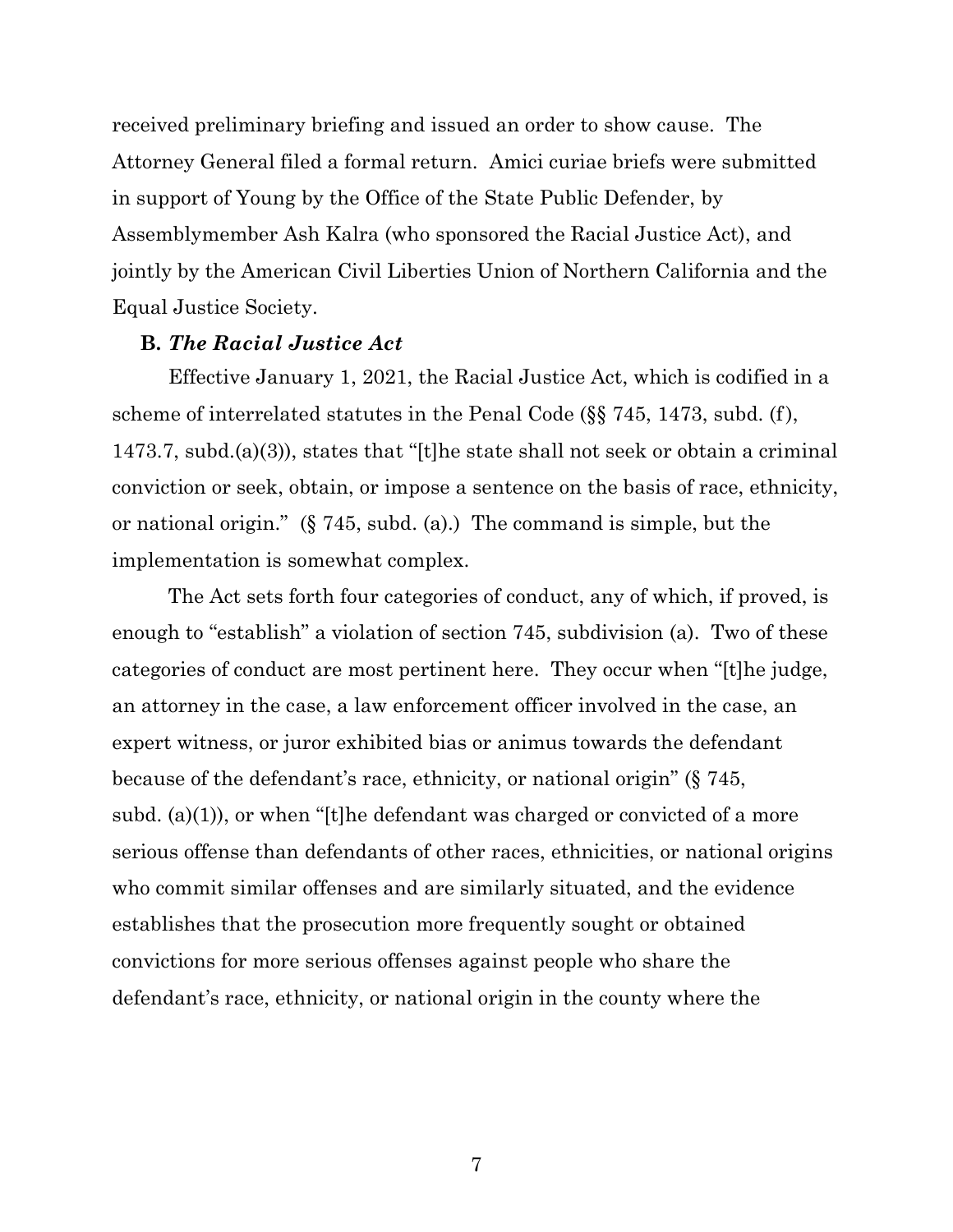convictions were sought or obtained"  $(\S 745, \text{subd. (a)(3)})$ .<sup>3</sup> The other two categories of conduct, not implicated in this case but worth mentioning to illustrate the breadth of the Act, concern conduct at trial or in sentencing.<sup>4</sup>

Procedurally, the Act authorizes defendants to seek relief for a violation of section 745, subdivision (a), prior to imposition of judgment, by "motion . . . in the trial court."  $(\S$  745, subd. (c).) If such a motion is brought, the court shall, upon a showing of a prima facie violation of section 745, subdivision (a), hold a hearing at which "evidence may be presented by either party, including, but not limited to, statistical evidence, aggregate data, expert testimony, and the sworn testimony of witnesses"; the court may appoint an independent expert; and the defendant shall bear the burden of proof of a violation of section 745, subdivision (a) by a preponderance of the evidence. (§ 745, subd. (c).) At the conclusion of the hearing, "the court shall make

 $3$  Under section 745, subdivision (h)(1), " More frequently sought or obtained' or 'more frequently imposed' means that statistical evidence or aggregate data demonstrate a significant difference in seeking or obtaining convictions or in imposing sentences comparing individuals who have committed similar offenses and are similarly situated, and the prosecution cannot establish race-neutral reasons for the disparity."

<sup>4</sup> See section 745, subdivision (a)(2) ("During the defendant's trial, in court and during the proceedings, the judge, an attorney in the case, a law enforcement officer involved in the case, an expert witness, or juror, used racially discriminatory language about the defendant's race, ethnicity, or national origin, or otherwise exhibited bias or animus towards the defendant because of the defendant's race, ethnicity, or national origin, whether or not purposeful"); section 745, subdivision (a)(4) ("A longer or more severe sentence was imposed on the defendant than was imposed on other similarly situated individuals convicted of the same offense, and longer or more severe sentences were more frequently imposed for that offense on people that share the defendant's race, ethnicity, or national origin than on defendants of other races, ethnicities, or national origins in the county where the sentence was imposed.").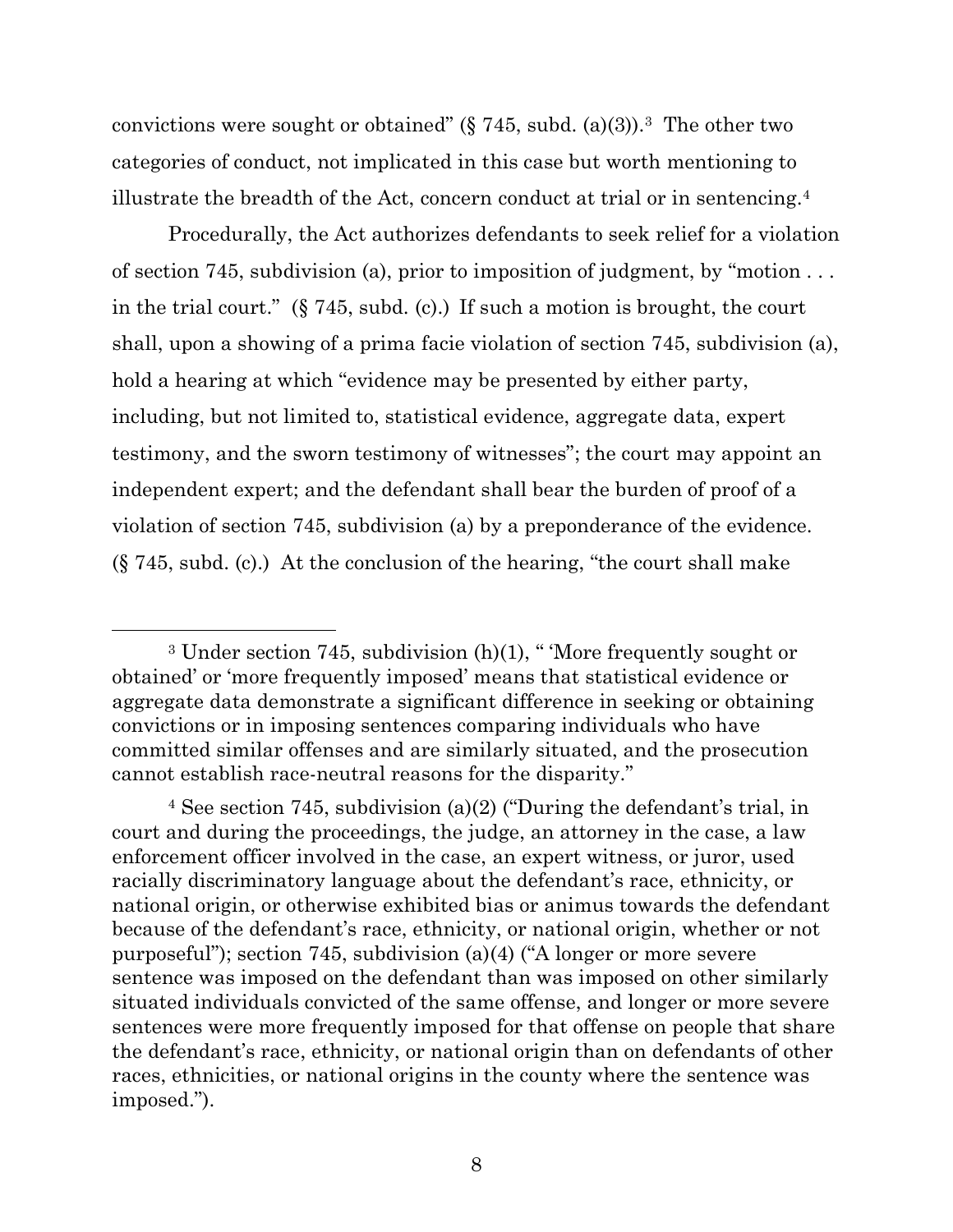findings on the record." (*Ibid*.) And if a violation of section 745, subdivision (a) is proved, "the court shall impose a remedy specific to the violation found from the following list" (§ 745, subd. (e)): declaration of a mistrial, discharge of the jury and empanelment of a new jury; or dismissal of enhancements, special circumstance allegations, or other special allegations; or reduction of one or more charges.  $(\S 745, \text{subd. (e)}(1)(A)$ – $(C)$ .) Claimed violations of section 745, subdivision (a) may also be raised postjudgment, by petition for habeas corpus under section 1473, subdivision (f) or by motion to vacate an allegedly invalid conviction or sentence under section 1473.7. The Act authorizes a set of remedies specific to postjudgment requests for relief.  $(\S$  745, subd. (e)(2)(A)–(B).)

Specifically at issue here is the discovery provision of the Racial Justice Act, section 745, subdivision (d), which provides: "A defendant may file a motion requesting disclosure to the defense of all evidence relevant to a potential violation of subdivision (a) in the possession or control of the state. A motion filed under this section shall describe the type of records or information the defendant seeks." "Upon a showing of good cause, the court shall order the records to be released. Upon a showing of good cause, and if the records are not privileged, the court may permit the prosecution to redact information prior to disclosure." (*Ibid*.)

# **C.** *Legislative Findings and Legal Landscape Prior to the Act* **1. Legislative Rejection of Prevailing Law**

Accompanying the Racial Justice Act is a set of uncodified findings that comment extensively on the state of the law at the time the Act was passed. Without endorsing the accuracy of these findings to the extent they set forth and are premised on a particular reading of the law, we summarize them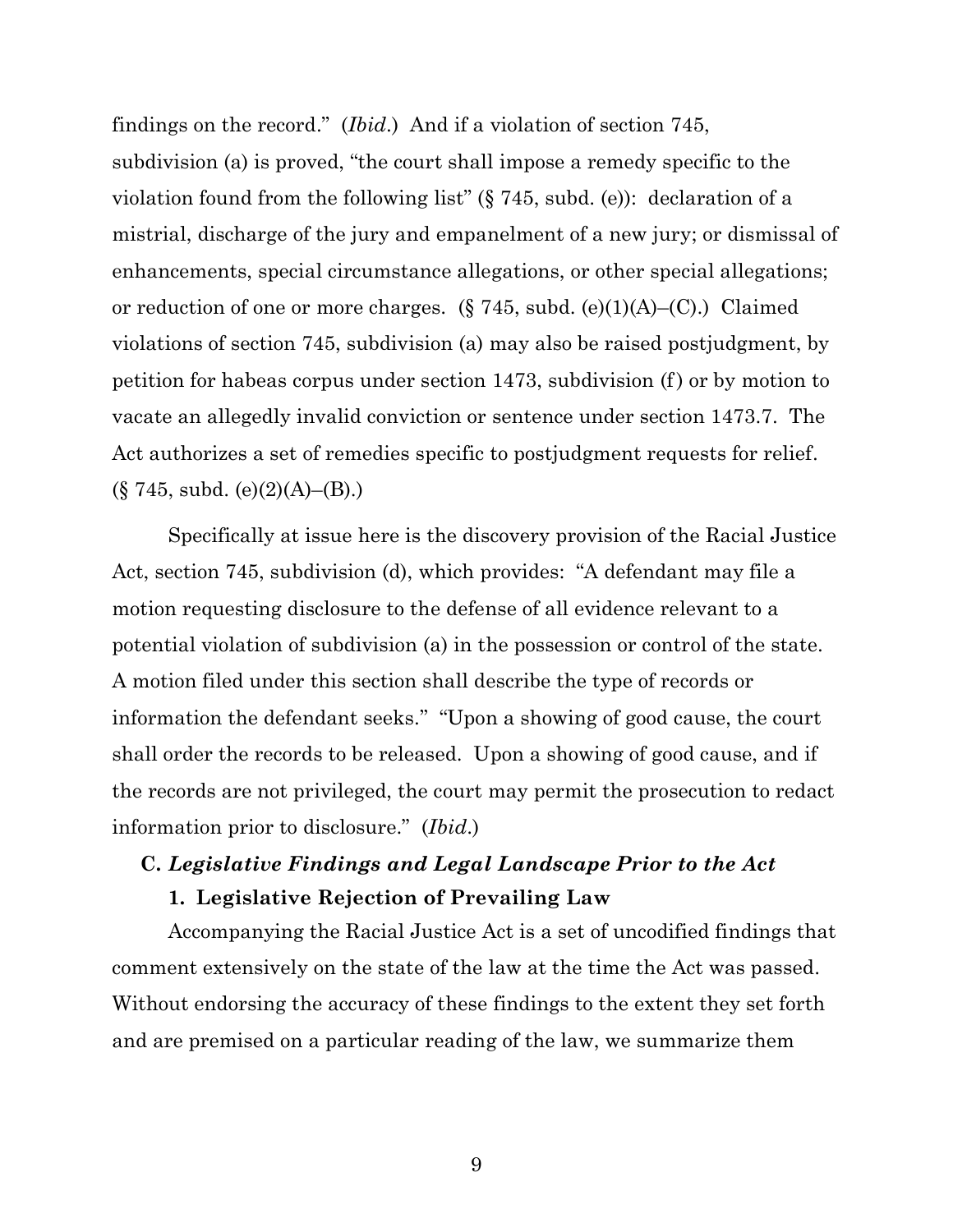here, for they provide an illuminating guide to the legislative objectives in passing the Act.

The findings explain that "[e]ven though racial bias is widely acknowledged as intolerable in our criminal justice system, it nevertheless persists because courts generally only address racial bias in its most extreme and blatant forms. . . . Even when racism clearly infects a criminal proceeding, under current legal precedent, proof of purposeful discrimination is often required, but nearly impossible to establish." (Assem. Bill No. 2542  $(2019–2020 \text{ Reg. Sess.}) \S 2$ , subd. (c) (Assembly Bill 2542).) "Implicit bias, although often unintentional and unconscious, may inject racism and unfairness into proceedings similar to intentional bias. The intent of the Legislature is not to punish this type of bias, but rather to remedy the harm to the defendant's case and to the integrity of the judicial system." (Assem. Bill 2542, § 2, subd. (i).)

Even when presented with direct evidence of racial animus, the Legislature finds, courts sometimes do not recognize conduct as racially discriminatory despite tell-tale signs that it rests on stereotypical or derogatory thinking. (Assem. Bill  $2542$  (2019–2020 Reg. Sess.) § 2, subd. (d).) Citing various examples drawn from case law to illustrate what it perceives as judicial reticence in dealing with claimed race discrimination (Assem. Bill 2542,  $\S 2$ , subds. (d)–(f)),<sup>5</sup> the Legislature concludes that "[c]urrent law, as

<sup>5</sup> Most of these examples are from federal cases, but some California cases are cited as well. The Legislature finds that (1) "Existing precedent countenances racially biased testimony, including expert testimony, and arguments in criminal trials" (citing *U.S. v. Shah* (9th Cir. 2019), 768 Fed.Appx. 637, 640); (2) "Existing precedent has provided no recourse for a defendant whose own attorney harbors racial animus towards the defendant's racial group, or toward the defendant, even where the attorney routinely used racist language and 'harbor[ed] deep and utter contempt' for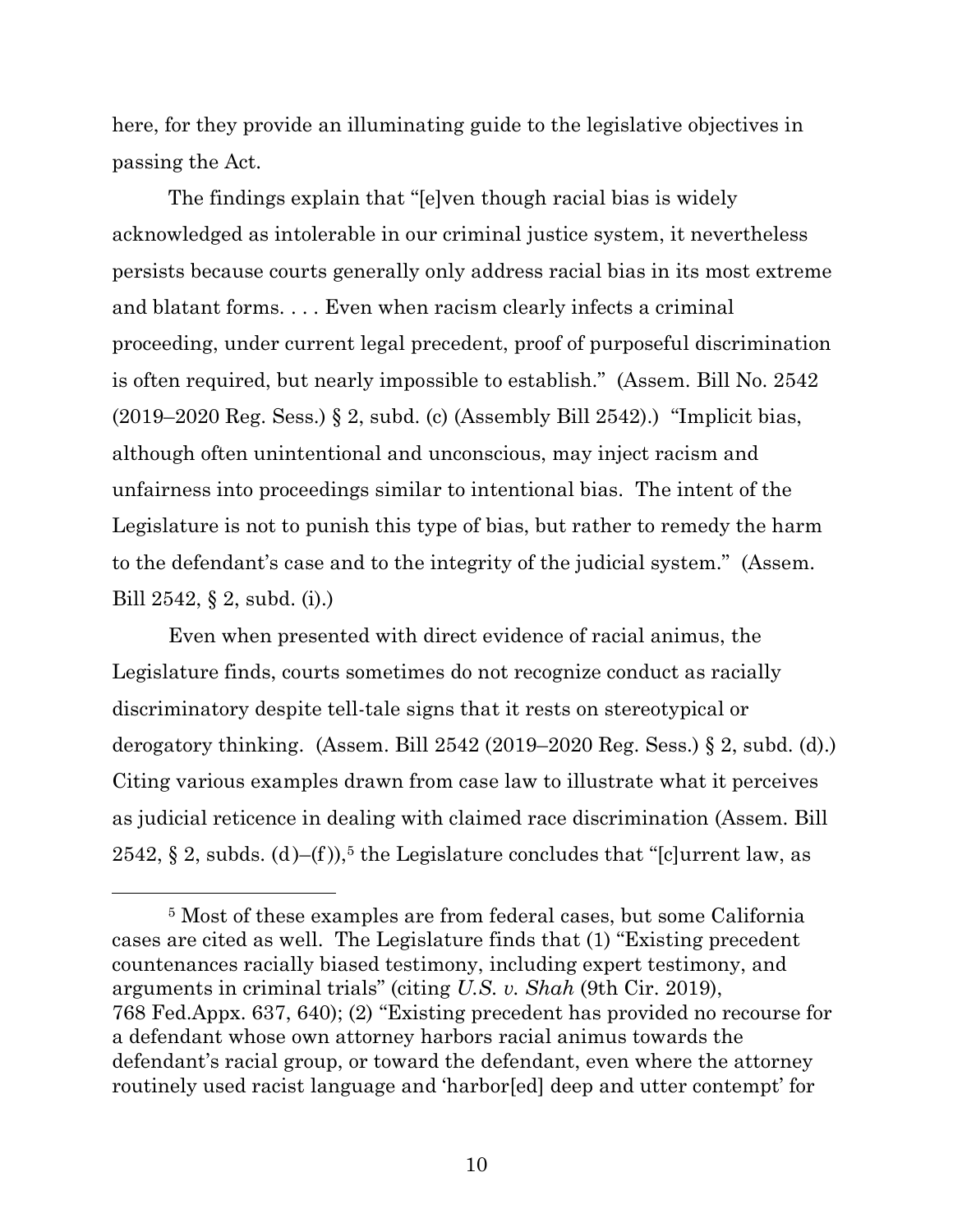interpreted by the courts, stands in sharp contrast" to the Legislature's strong commitment to root out discrimination in the criminal justice system and runs contrary to the Legislature's declared acknowledgement that "all persons possess implicit biases . . . , that these biases impact the criminal justice system . . . , and that negative implicit biases tend to disfavor people of color." (Assem. Bill 2542, § 2, subd. (g).)

Stating its intent to depart from the discriminatory purpose paradigm in federal equal protection law (e.g., *McCleskey v. Kemp* (1987) 481 U.S. 279, 292 (*McCleskey*) [statistical showing that race likely influenced imposition of death penalty held insufficient to warrant reversal because "to prevail under the Equal Protection Clause, [the defendant] must prove that the decisionmakers in *his* case acted with discriminatory purpose"]; *Batson v. Kentucky* (1986) 476 U.S. 79, 93 ["the 'invidious quality' of governmental action claimed to be racially discriminatory 'must ultimately be traced to a racially discriminatory purpose' "]; see *Washington v. Davis* (1976) 426 U.S. 229, 240), the Legislature declares an objective "to reject the conclusion that racial disparities within our criminal justice system are inevitable, and to actively work to eradicate them." (Assem. Bill 2542 (2019–2020 Reg. Sess.)  $\S 2$ , subd. (i).)

the defendant's racial group" (citing *Mayfield v. Woodford* (9th Cir. 2001) 270 F.3d 915, 924–925 (en banc)); (3) "Existing precedent holds that appellate courts must defer to the rulings of judges who make racially biased comments during jury selection" (citing *People v. Williams* (2013) 56 Cal.4th 630, 652); and (4) "Existing precedent tolerates the use of racially incendiary or racially coded language, images, and racial stereotypes in criminal trials" (citing *Duncan v. Ornoski* (9th Cir. 2008) 286 Fed.Appx. 361, 363 and *People v. Powell* (2018) 6 Cal.5th 136, 182–183). (Assem. Bill 2542 (2019–2020 Reg. Sess.) § 2, subds.  $(d)$ – $(e)$ .)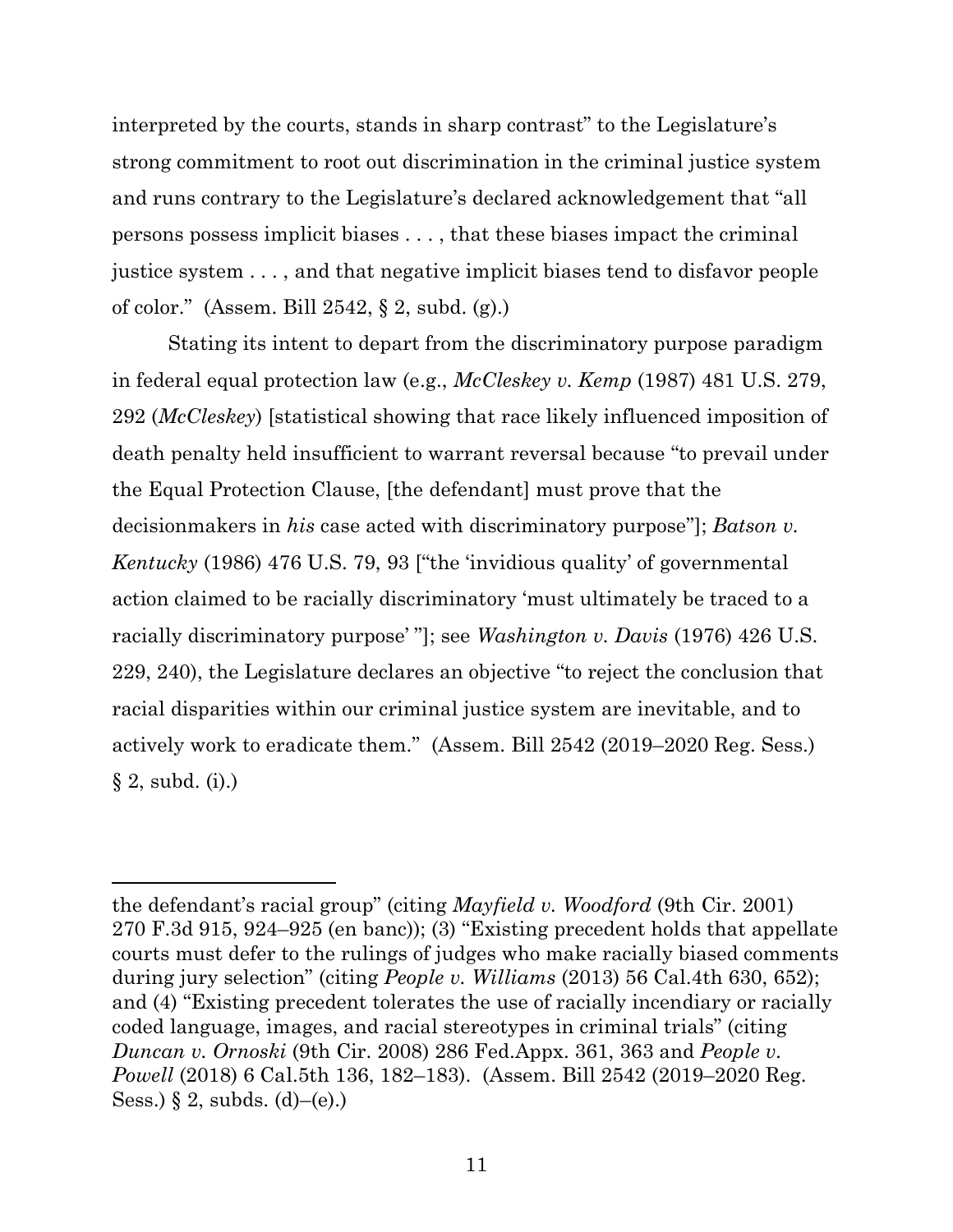On these foundational findings, the Legislature states an intent to purge racial discrimination from our criminal justice system by taking proactive steps designed to "ensure that race plays no role at all in seeking or obtaining convictions or in sentencing." (Assem. Bill 2542 (2019–2020 Reg. Sess.) § 2, subd. (i).) Toward that end, the Racial Justice Act provides a set of remedies designed to "eliminate racially discriminatory practices in the criminal justice system." (Assem. Bill 2542, § 2, subd. (j).) What the Legislature has to say about the specific feature of the Act that is at issue here—the discovery provision—is, of course, particularly notable. The Legislature explains that it wishes to "ensure" that defendants claiming a violation of section 745, subdivision (a), have "access to all relevant evidence, including statistical evidence, regarding potential discrimination in seeking or obtaining convictions or imposing sentences." (Assem. Bill 2542, § 2, subd. (j).)

### **2.** *McCleskey v. Kemp*

The legislative findings cite *McCleskey*, *supra*, 481 U.S. 279, as the prime example that "[e]xisting [judicial] precedent . . . accepts racial disparities in our criminal justice system as inevitable." (Assem. Bill 2542  $(2019–2020 \text{ Reg. Sess.}) \S 2$ , subd. (f).) Because the findings highlight *McCleskey* as an emblem of perceived judicial indifference to racial bias, a review of that case will provide some insight into what, exactly, the Legislature rejected in enacting this new approach to rooting out racial discrimination in the criminal justice system.

In *McCleskey*, a death penalty case, habeas petitioner Warren McCleskey challenged his conviction and sentence on Eighth and Fourteenth Amendment grounds, arguing that statistical evidence showed defendants in Georgia who killed white victims were 4.3 times more likely to receive the death penalty than defendants charged with killing blacks. (*McCleskey*,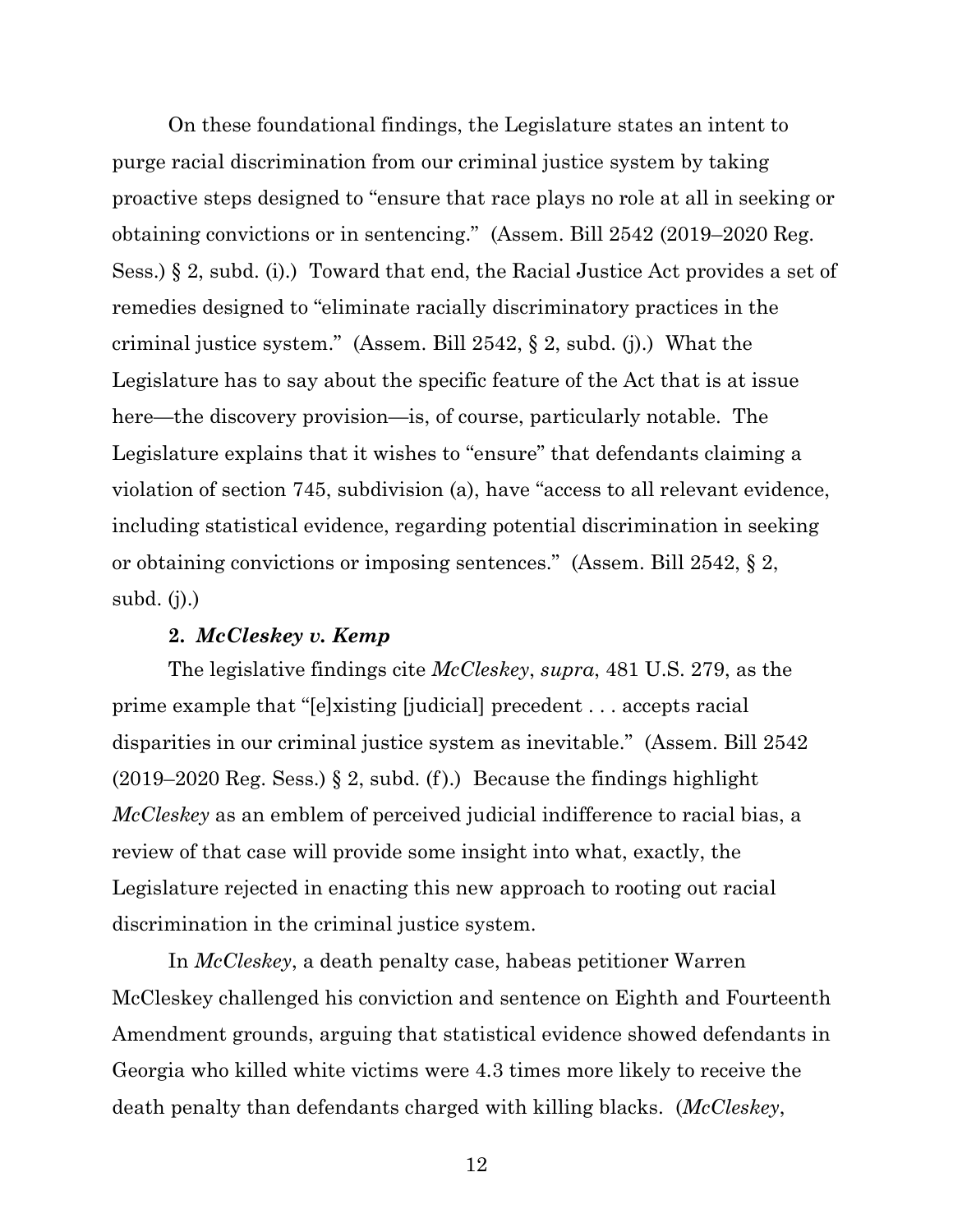*supra*, 481 U.S. at p. 287.) He relied on the findings of a statistics expert, Professor David Baldus, who examined 2,000 murder cases throughout the state of Georgia and performed a multiple regression analysis that excluded 230 nonracial explanations for the discriminatory pattern his study confirmed. (*Id*. at pp. 286–288.) The Baldus study showed that prosecutors were most likely to seek the death penalty in a case involving a white victim. Specifically, Georgia prosecutors requested the death penalty in 70 percent of cases involving black defendants and white victims; 32 percent of cases involving white defendants and white victims; 15 percent of cases involving black defendants and black victims; and 19 percent of cases involving white defendants and black victims. (*Id*. at p. 287.) And racial factors were most likely to play a role in capital sentencing in cases that presented the greatest degree of jury discretion. (*Id*. at p. 287, fn. 5.)

The high court accepted the validity of Baldus's findings (*McCleskey*, *supra*, 481 U.S. at p. 291, fn. 7), but characterized them as evidencing nothing more than a "discrepancy that appears to correlate with race" (*id*. at p. 312). Pointing to the absence of evidence that the State of Georgia enacted its death penalty statute with a racially discriminatory purpose, the court, by a 5–4 vote, declined to find a constitutional defect. (*Id*. at pp. 292–296, 298– 299.) The court observed that discretion—as exercised by prosecutors as well as by juries—can work in a defendant's favor as well as against him (*id*. at p. 312 [" 'the power to be lenient [also] is the power to discriminate' "]), and explained that the jury is a criminal defendant's fundamental bulwark against " 'race or color prejudice' " (*id*. at p. 310). The court also pointed to *Batson v. Kentucky*, *supra*, 476 U.S. 79—notably, another focus of our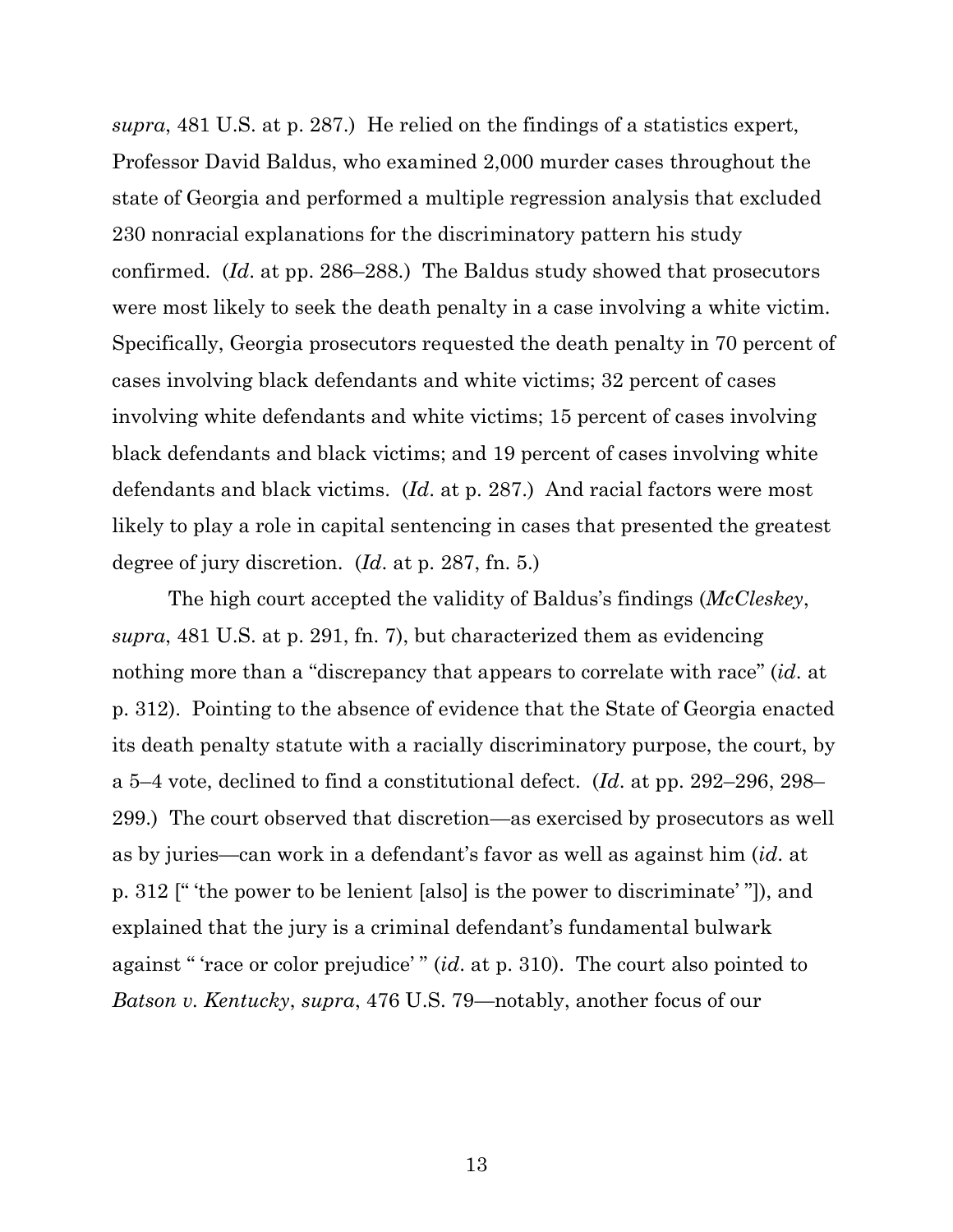Legislature's criticism in passing the Racial Justice  $Act<sup>6</sup>$ —to show its own " 'unceasing efforts' to eradicate racial prejudice from our criminal justice system." (*McCleskey*, *supra*, 481 U.S. at p. 309.) Taking Warren McCleskey's statistical approach to proving racial discrimination to the full measure of its logic, the court explained, "other claims could apply with equally logical force to statistical disparities that correlate with the race or sex of other actors in the criminal justice system." (*Id*. at p. 317.) These kinds of statistics-based arguments were "best presented to the legislative bodies," the court decided. (*Id*. at p. 319.)

Justice Brennan, in dissent, opined that "[t]he statistical evidence in this case . . . relentlessly documents the risk that McCleskey's sentence was influenced by racial considerations." (*McCleskey*, *supra*, 481 U.S. at p. 328 (dis. opn.).) As Justice Brennan saw it, "This evidence shows that there is a better than even chance in Georgia that race will influence the decision to impose the death penalty: a majority of defendants in white-victim crimes would not have been sentenced to die if their victims had been black." (*Ibid*.) Given the history of officially sanctioned racial bias in Georgia's criminal justice system, Justice Brennan argued that McCleskey's statistics could not be ignored. (*Id*. at pp. 332–334 (dis. opn.).) What the majority characterized as " 'unceasing efforts' " to "eradicate" racial discrimination in the criminal justice system (*McCleskey*, at p. 309), Justice Brennan saw as "honorable

<sup>6</sup> See Assembly Bill 2542 (2019–2020 Reg. Sess.) section 2, subdivision (c) citing various judicial opinions criticizing the effectiveness of *Batson* in combatting racially discriminatory use of peremptory challenges in jury selection, including *People v. Bryant* (2019) 40 Cal.App.5th 525, 544 (conc. opn. of Humes, P. J.) ("there are good reasons to question whether" the anti-discrimination protections of *Batson*/*Wheeler* in jury selection are being realized because proof of "purposeful discrimination sets a high standard that is difficult to prove in any context").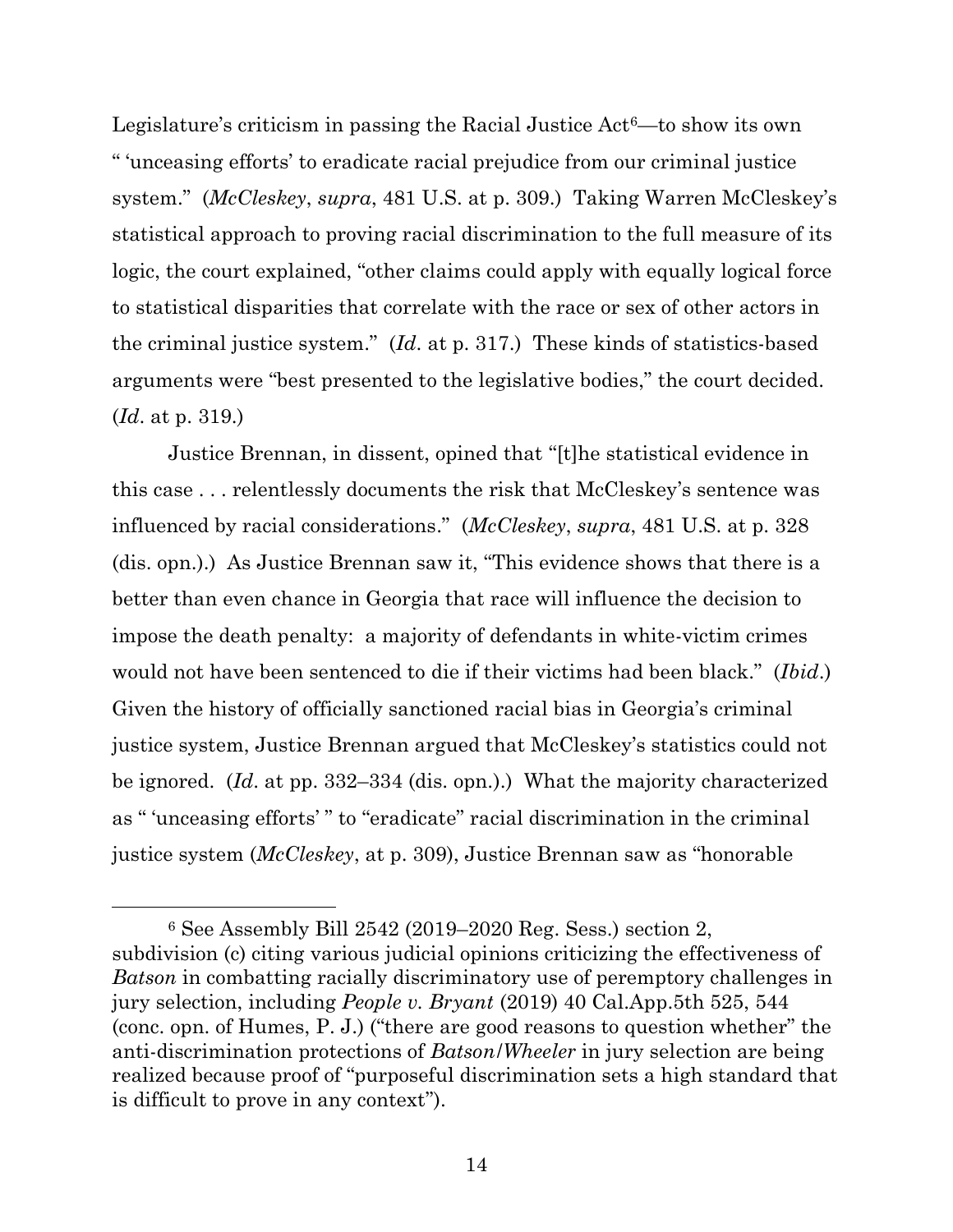steps" but merely evidence of the persistence of the underlying problem (*id*. at pp. 333, 344 (dis. opn.)). In a rejoinder quoted by the Legislature in its findings accompanying the Racial Justice Act, Justice Brennan observed that the majority's "fear . . . McCleskey's claim would open the door to widespread challenges to all aspects of criminal sentencing" suggested a "fear of too much justice." (*Id.* at p. 339 (dis. opn.).) 7

There is little doubt which side of the *McCleskey* debate our Legislature has aligned California with by statute. More than three decades after *McCleskey* was decided, the Legislature took up the high court's invitation to fashion a response to the intractable problem that Justice Brennan identified. In the Racial Justice Act, it enacted a statutory scheme applicable in all criminal and juvenile delinquency cases that not only eliminates any requirement to show discriminatory purpose  $(\S 745, \text{subds.} (a)(2), (f))$  and

<sup>7</sup> The Legislature's critique of *McCleskey* and embrace of Justice Brennan's dissent is not something new. The *McCleskey* decision and its rationale continue to be debated many years after it was handed down, with many critics weighing in on the side of the dissent. (See Kennedy, *McCleskey v. Kemp: Race, Capital Punishment, and the Supreme Court* (1988) 101 Harv. L.Rev. 1388, 1388–1389 ["The Court's decision in *McCleskey v. Kemp* was immediately beset by sharp criticism and, in some instances, outright denunciation. Anthony Lewis charged that the Court had 'effectively condoned the expression of racism in a profound aspect of our law.' Hugo Bedau likened the decision to such notorious holdings as *Dred Scott v. Sandford*, *Plessy v. Ferguson*, and *Korematsu v. United States*. The *Harvard Law Review* described the *McCleskey* decision as 'logically unsound, morally reprehensible, and legally unsupportable.' "]; see also Sundby, *The Loss of Constitutional Faith: McCleskey v. Kemp and the Dark Side of Procedure* (2012) 10 Ohio St. J.Crim.L. 5, 29.) Even the author of the court's opinion, Justice Powell, had regrets about it. After his retirement from the high court, Justice Powell was asked by his biographer if there was one case in which he would change his vote if he had the opportunity. His reply: "Yes, *McCleskey v. Kemp*." (Jefferies, Jr., Justice Lewis F. Powell, Jr. (1994) p. 451.)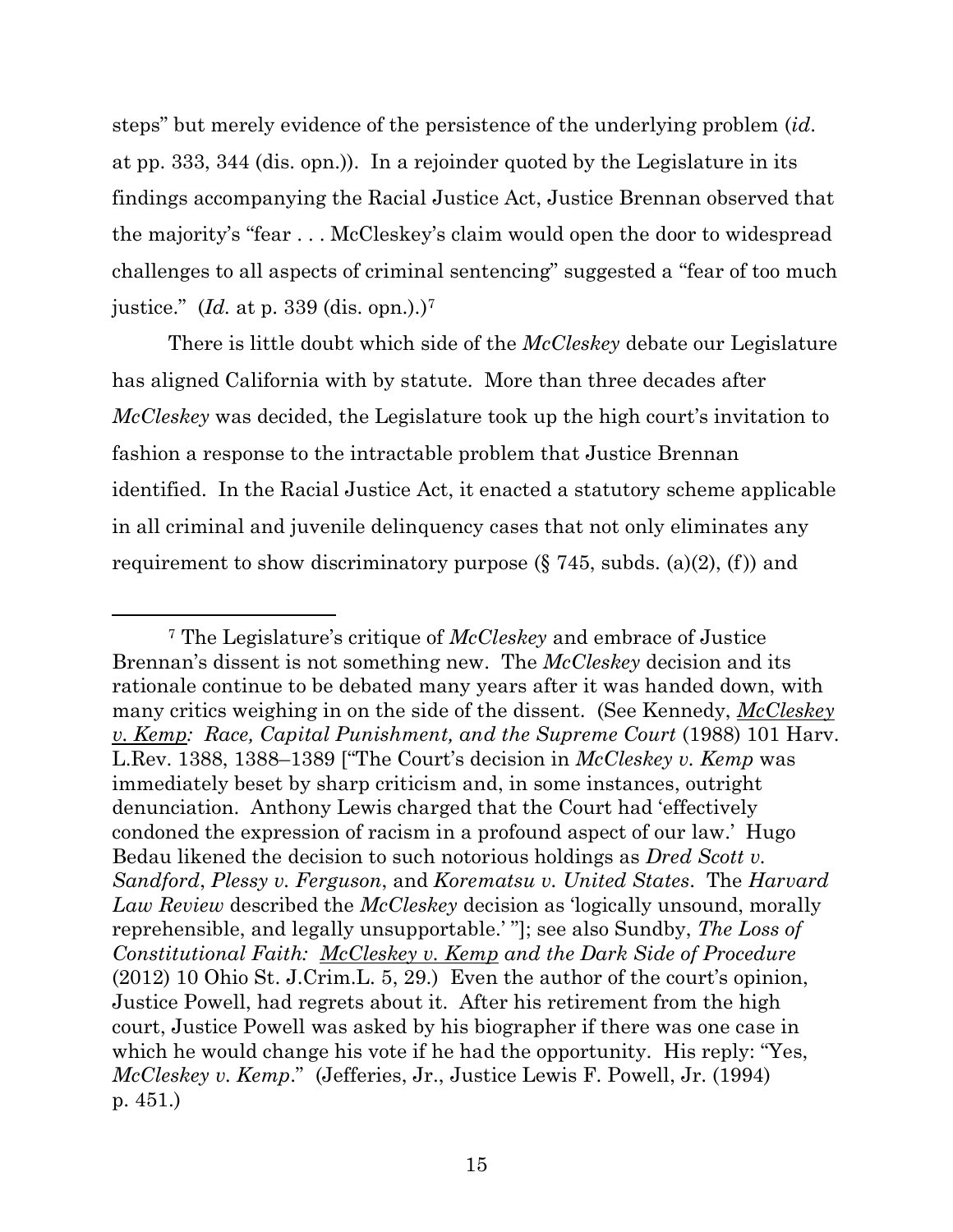permits violations of the Act to be established based on statistics (§ 745, subds.  $(c)(1)$ ,  $(h)(1)$ , but also appears to be a direct response to the result reached in *McCleskey*, since it includes among its panoply of new remedies the provision that "[w]hen the court finds there has been a violation of [section 745] subdivision (a), the defendant shall not be eligible for the death penalty." (§ 745, subd. (e)(3).)

#### **3.** *United States v. Armstrong*

While any number of statutory interpretation questions may arise in the future as to the reach and application of the Racial Justice Act, in this case we address only a question of discovery procedure: What showing must a defendant make in order to be entitled to discovery upon an allegation of racially discriminatory charging? A similar question no doubt arose early in Warren McCleskey's habeas proceedings, given the presence in the extensive record assembled there of information that could only have been obtained from prosecutors through compelled discovery. (See, e.g., *McCleskey*, *supra*, 481 U.S. at p. 360, fn. 13 (dis. opn. of Blackman, J.) ["As a result of McCleskey's discovery efforts, the record . . . contains relevant testimonial evidence by two state officials."].)

It turns out that, even before *McCleskey* was decided, there were cases addressing this very question in federal law. 8 Synthesizing the threshold standard defendants must meet in order to be entitled to discovery in cases alleging selective prosecution, *United States v. Armstrong* (1996) 517 U.S.

<sup>8</sup> See *United States v. Greenwood* (4th Cir. 1986) 796 F.2d 49, 52–53; *United States v. Mitchell* (7th Cir. 1985) 778 F.2d 1271, 1277; *United States v. Berrios* (2d Cir. 1974) 501 F.2d 1207, 1211 (*Berrios*); see also *United States v. Parham* (8th Cir. 1994) 16 F.3d 844, 846–847; *United States v. Fares* (2d Cir. 1992) 978 F.2d 52, 59–60; *United States v. Peete* (6th Cir. 1990) 919 F.2d 1168, 1176; *C.E. Carlson, Inc. v. Securities and Exchange Commission* (10th Cir. 1988) 859 F.2d 1429, 1437–1438.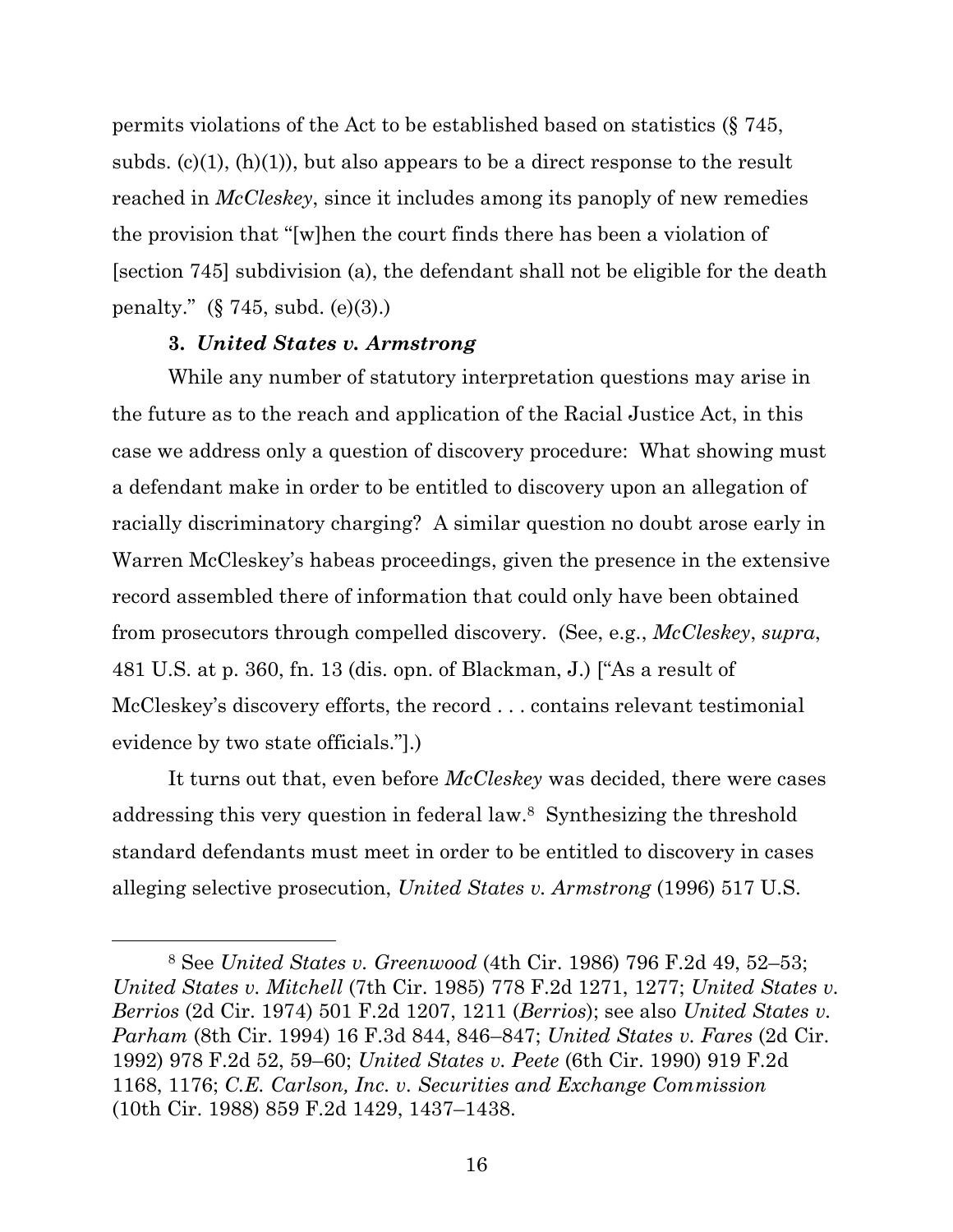456 (*Armstrong*) was the leading case at the time the Racial Justice Act was passed and remains the leading case today. Because the discovery question *Armstrong* addresses is identical to the question we address in this case, albeit where discrimination is claimed under the equal protection clause, *Armstrong*'s holding and its reasoning establish a specific point of departure—just as *McCleskey* is a point of departure more generally—when we consider what the Legislature likely intended when it enacted the "good cause" standard in section 745, subdivision (d).

In *Armstrong*, five black defendants were federally charged with conspiracy to distribute crack cocaine, exposing them to mandatory minimum sentences far higher than those applicable for the same offense prosecuted in state court. (*Armstrong*, *supra*, 517 U.S. at pp. 458–460.) Arguing that black defendants were being targeted for federal prosecution, they presented a study showing that, in a single year, of all cases involving crack offenses closed by the Federal Public Defender's Office in the Central District of California where they were charged, 24 out of 24 cases involved black defendants. (*Id.* at p. 459.) They also presented a defense lawyer's affidavit stating that, in his experience in that district, crack cases against non-blacks were regularly prosecuted in state court, and a drug treatment counselor's affidavit that the population of crack users he treated was composed of just as many whites as minorities. (*Id*. at p. 460.) The district court granted a discovery order, and a divided Ninth Circuit panel affirmed. (*U.S. v. Armstrong* (9th Cir. 1995) (en banc) 48 F.3d 1508, 1510, revd. (1996) 517 U.S. 456.)

Reversing, the high court held that no discovery was warranted. (*Armstrong*, *supra*, 517 U.S. at p. 458.) It first addressed Federal Rule of Civil Procedure 16, the rule governing discovery generally in federal criminal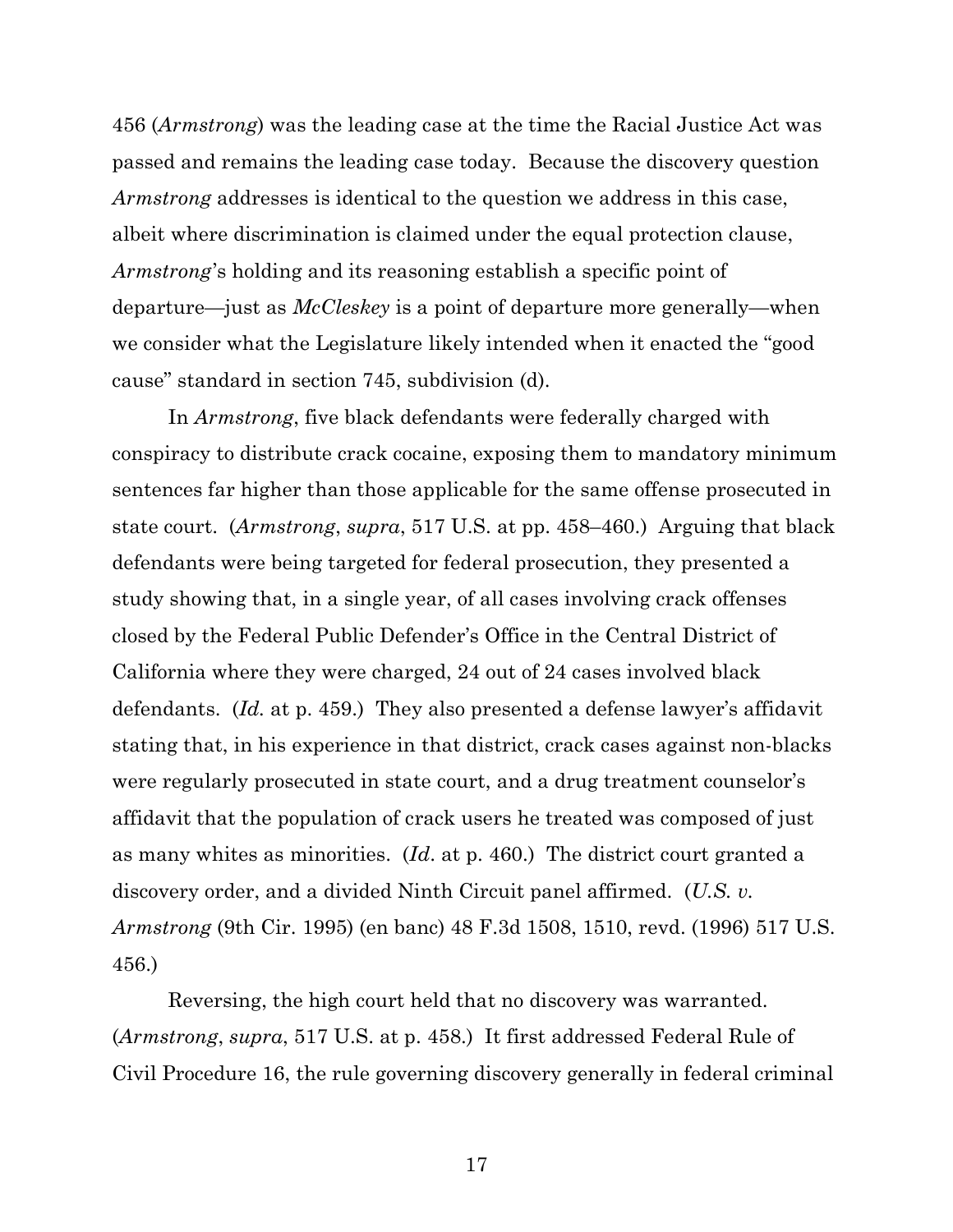cases. Because an allegation of selective prosecution does not affirmatively defend against the Government's case-in-chief, the court held a request for discovery in support of such a claim is not "material" to a defense under former Federal Rule of Civil Procedure 16(a)(1)(C). (*Armstrong*, at pp. 461– 463.) In the absence of authorization for the requested discovery by rule, the court assumed (without directly deciding) that where defendants argue invidious discrimination based on a theory of selective prosecution, courts have inherent authority to order discovery under a judge-made standard that, prior to *Armstrong*, was widely recognized in federal circuit level case law. (*Id*. at pp. 463, 469.) Although the circuit courts and the parties in *Armstrong* used a variety of phrases to describe this standard (" 'colorable basis,' " " 'substantial threshold showing,' " " 'substantial and concrete basis,' " or " 'reasonable likelihood' ") (*id*. at p. 468), in the high court's view these "labels . . .conceal the degree of consensus about the evidence necessary to meet it." (*Ibid*.) That consensus, the court concluded, was best captured in the formulation delineated in *Berrios*, *supra*, 501 F.2d 1207—there must be " 'some evidence tending to show the existence of the essential elements of the defense,' discriminatory effect and discriminatory intent." (*Armstrong*, at p. 468, quoting *Berrios*, at p. 1211.)

But the *Armstrong* court laid down an important caveat. Where an application for discovery is made under *Berrios*, the court held it must be subjected to rigorous evidentiary scrutiny, and may be denied outright, because of the presumption of regularity accorded to prosecutorial decisionmaking. "Our cases delineating the necessary elements to prove a claim of selective prosecution have taken great pains to explain that the standard is a demanding one," the court explained. (*Armstrong*, *supra*, 517 U.S. at p. 463.) "These cases afford a 'background presumption[]' . . . that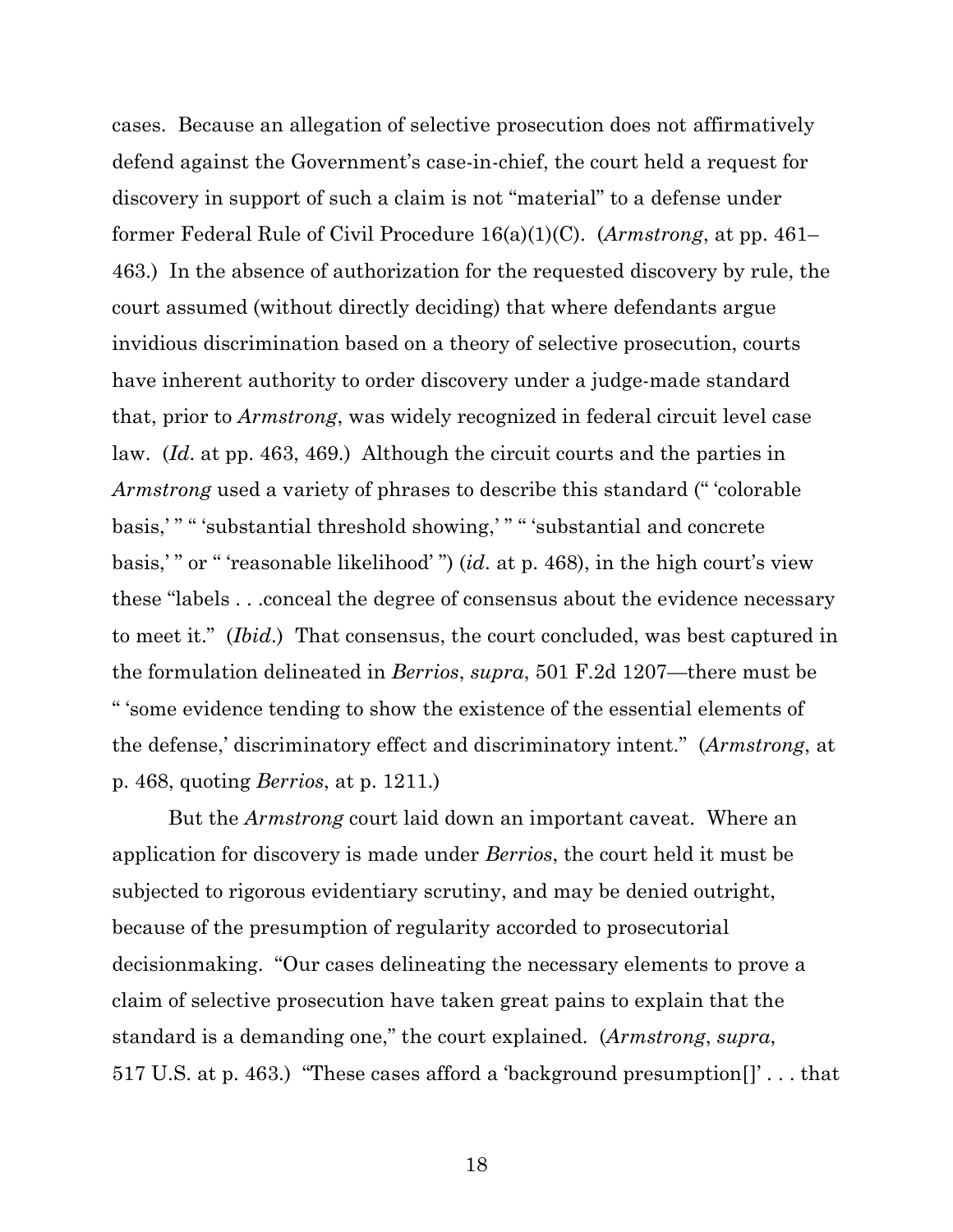the showing necessary to obtain discovery should itself be a significant barrier to the litigation of insubstantial claims." (*Id.* at pp. 463–464.) Because "[d]iscovery . . . imposes many of the costs present when the Government must respond to a prima facie case of selective prosecution" (*id*. at p. 468), and because discovery "will divert prosecutors' resources and may disclose the Government's prosecutorial strategy," "[t]he justifications for a rigorous standard for the elements of a selective-prosecution claim . . . require a correspondingly rigorous standard for discovery in aid of such a claim." (*Ibid*.) On the record presented in *Armstrong*, the proof fell short of this standard. (*Id*. at p. 470.) All the defendants presented to prove that "similarly situated" non-black defendants were not prosecuted in federal court, the court found, was hearsay and anecdotal evidence. (*Ibid*.) In absence of competent proof of one of the two elements of a selective prosecution claim—the first prong, discriminatory effect, which requires a showing of disparate treatment vis-à-vis individuals of another race—there was no right to discovery. (*Ibid*.)

Race-based selective prosecution (*Griffin v. Municipal Court* (1977) 20 Cal.3d 300) is the equal protection analogue to a statutory theory of racially disparate treatment under section 745, subdivision (a)(3). Prior to *Armstrong*, the threshold showing for discovery in selective prosecution cases in California—at least until 1990, when the Legislature codified the rules of discovery in criminal cases, as we explain in more detail below—was governed by *Griffin* and *Murgia v. Municipal Court* (1975) 15 Cal.3d 286. *Griffin* and *Murgia*, taken together, enunciated a "plausible justification" standard that served as the California counterpart to the federal *Berrios* line of cases. (See *People v. Superior Court* (*Baez*) (2000) 79 Cal.App.4th 1177,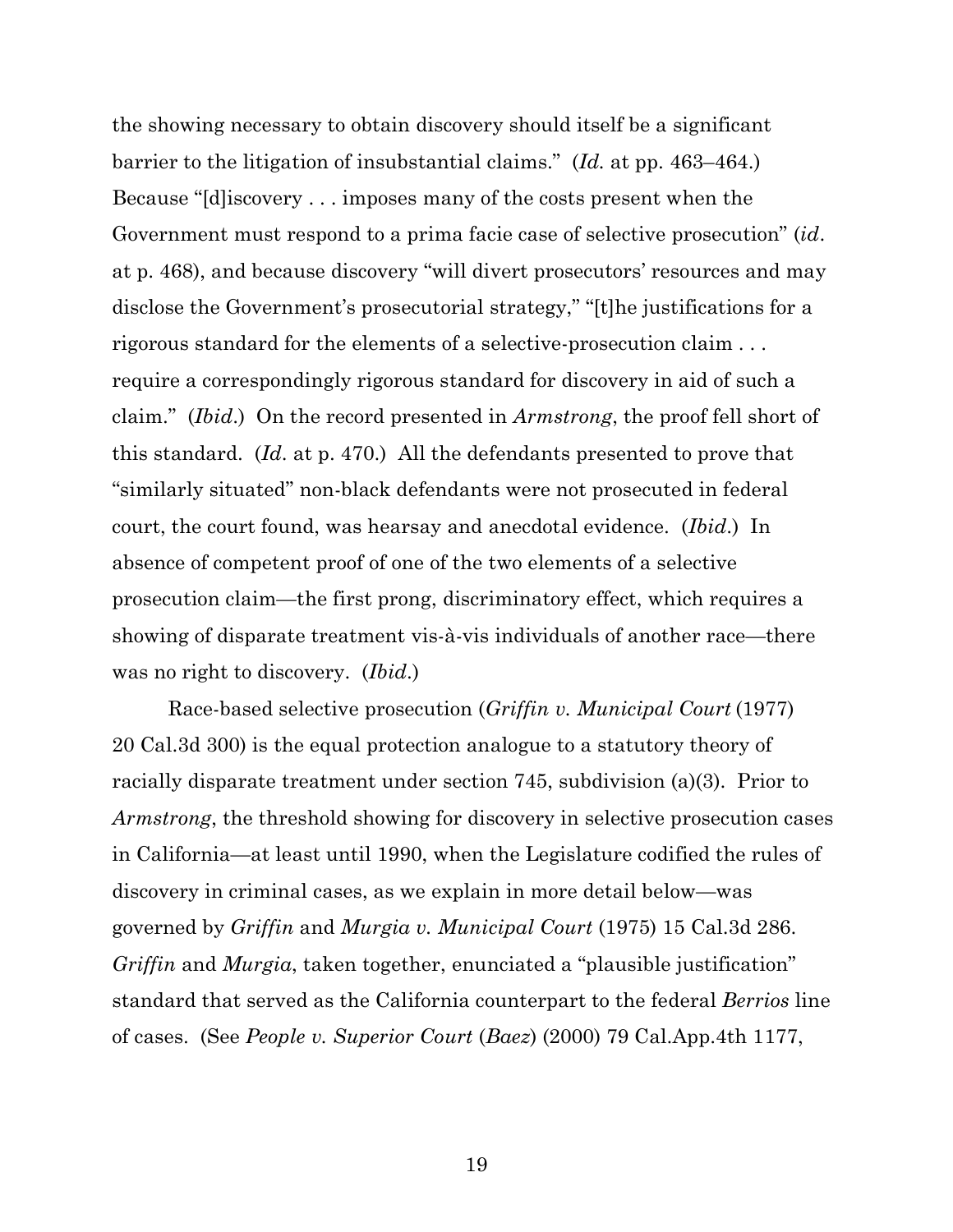1188.)<sup>9</sup> While the requisite showing to secure discovery under *Griffin* and *Murgia* was less stringent than ultimately came to be the case under *Armstrong*, those cases, too, like *Armstrong*, required sufficient proof to make out a prima facie case of selective prosecution. (*Griffin*, at p. 302; *Murgia*, at p. 301.) And like *Armstrong*, *Griffin* and *Murgia* are founded on the discriminatory purpose paradigm in equal protection jurisprudence. (*Griffin*, at p. 306; *Murgia*, at p. 300.) When discovery in criminal cases was codified in 1990, *Armstrong* superseded *Griffin* and *Murgia* in cases where defendants sought nonstatutory discovery to support a theory of selective prosecution in violation of the equal protection clause. (*Baez*, at pp. 1187–1188 & fn. 9.)

As we explain below, we conclude that, in section 745, subdivision (d), the good cause standard set by the Legislature is significantly lower than the rigorous standard announced in *Armstrong*, and is in some respects lower than the standard that preceded it under *Griffin* and *Murgia*.

#### **III. DISCUSSION**

## **A.** *General Principles Guiding Our Analysis*

"Writ review is appropriate in discovery matters where, as here, it is necessary to address 'questions of first impression that are of general importance to the trial courts and to the [legal] profession, and where general

<sup>9</sup> The "plausible justification" standard was first enunciated in *Ballard v. Superior Court* (1966) 64 Cal.2d 159, which held: "A defendant's motion for discovery must . . . describe the requested information with at least some degree of specificity and must be sustained by plausible justification. [¶] As Chief Justice Traynor has written 'A showing . . . that the defendant cannot readily obtain the information through his own efforts will ordinarily entitle him to pretrial knowledge of any unprivileged evidence, or information that might lead to the discovery of evidence, if it appears reasonable that such knowledge will assist him in preparing his defense . . . .' " (*Id*. at p. 167, quoting Traynor, *Ground Lost and Found in Criminal Discovery* (1964) 39 N.Y.U. L.Rev. 228, 244, italics omitted.)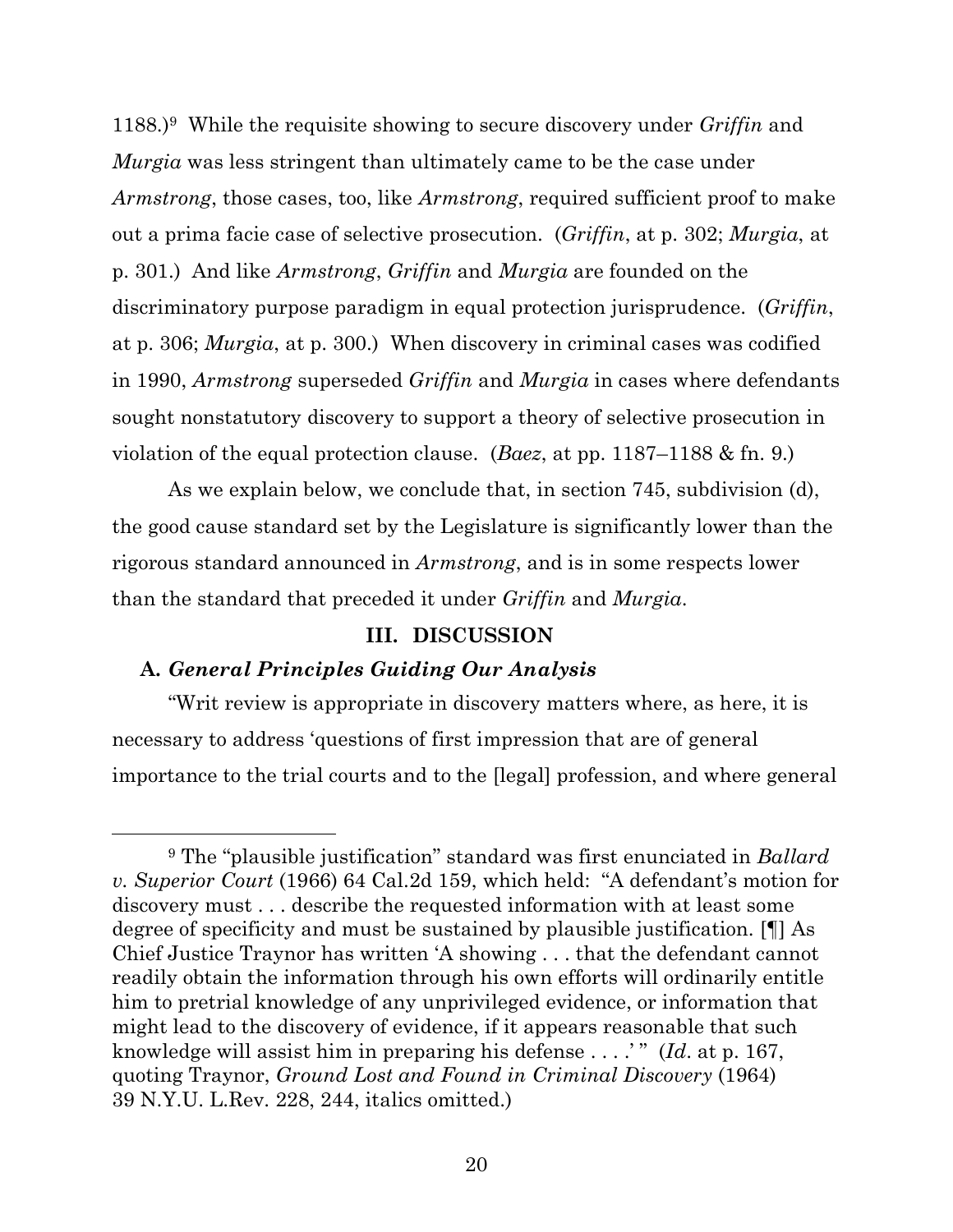guidelines can be laid down for future cases.' [Citation.] The standard of review for a discovery order is abuse of discretion, because management of discovery lies within the sound discretion of the trial court." (*People v. Superior Court* (*Cheek*) (2001) 94 Cal.App.4th 980, 987.) We review the factual underpinnings of a discretionary determination for substantial evidence (*ibid*.), but where such a determination rests on "incorrect legal premises," our review is de novo (*People v. Landers* (2019) 31 Cal.App.5th 288, 304; see *Sargon Enterprises, Inc. v. University of Southern California* (2012) 55 Cal.4th 747, 773 [discretion "must be exercised within the confines of the applicable legal principles"]).

To our knowledge, we are the first appellate court to address the discovery provision of the Racial Justice Act, including its good cause requirement. " " "As in any case involving statutory interpretation, our fundamental task . . . is to determine the Legislature's intent so as to effectuate the law's purpose. [Citation.] We begin by examining the statute's words, giving them a plain and commonsense meaning.'" ' [Citation.] '[W]e consider the language of the entire scheme and related statutes, harmonizing the terms when possible.'" (*People v. Gonzalez* (2017) 2 Cal.5th 1138, 1141.)

"If the language of a statutory provision remains unclear after we consider its terms, structure, and related statutory provisions, we may take account of extrinsic sources—such as legislative history—to assist us in discerning the relevant legislative purpose." (*Gund v. County of Trinity* (2020) 10 Cal.5th 503, 511.) Uncodified legislative findings may also be consulted. While legislative findings " ' " 'do not confer power, determine rights, or enlarge the scope'"'" of the Act itself as codified, they "'" "properly may be utilized as an aid in construing' [a statute]." ' " (*People v. Flores* (2020) 44 Cal.App.5th 985, 995.)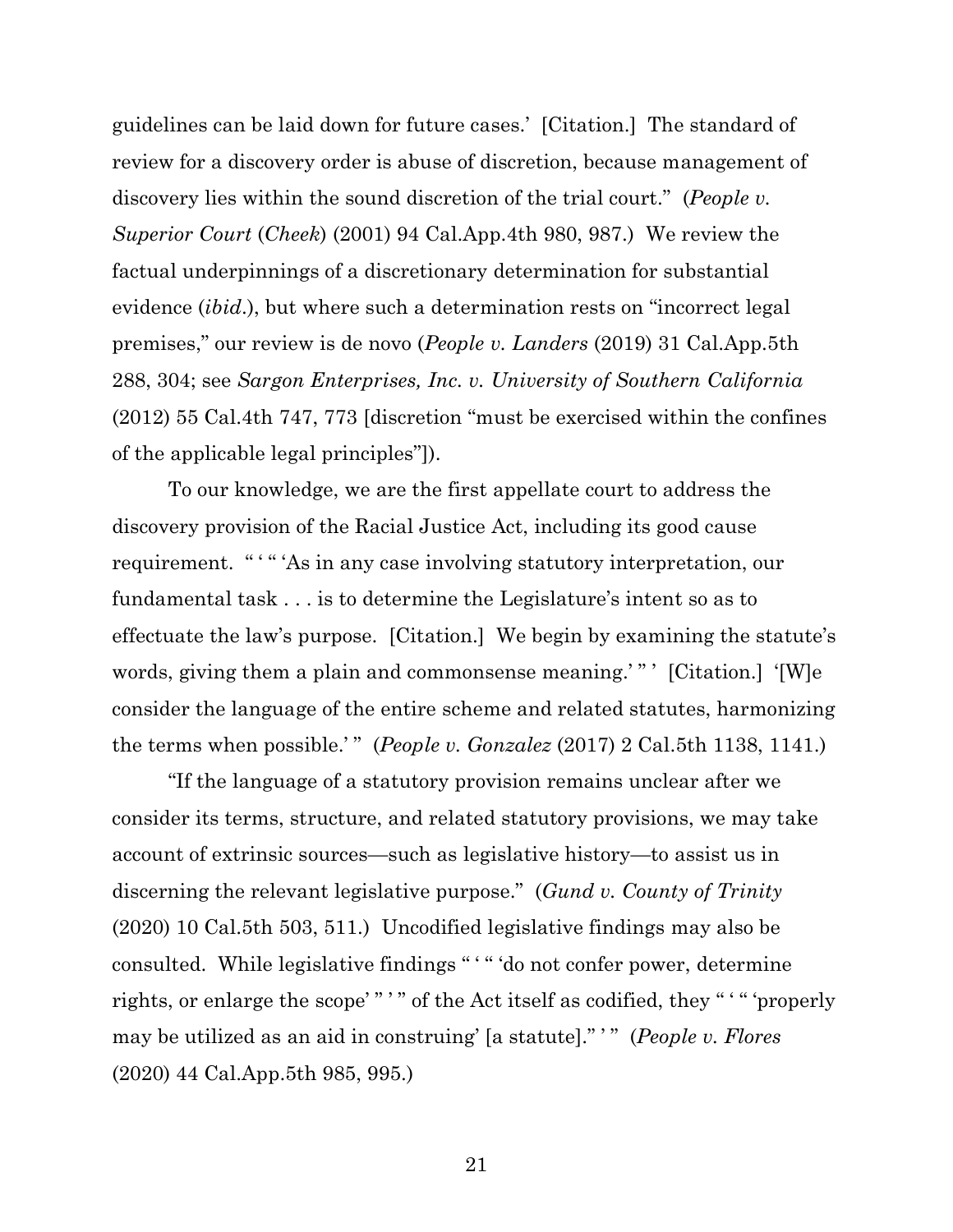Because uncodified findings of legislative intent are voted upon by the entire legislative body, enrolled and signed by the Governor, they may be entitled to somewhat greater weight than traditional legislative history materials (e.g., draft language of bills, committee reports, bill analyses). (See *California Housing Financial Agency v. Elliott* (1976) 17 Cal.3d 575, 583 [legislative findings, while not binding on the courts, "are given great weight and will be upheld unless they are found to be unreasonable and arbitrary"].) Findings of this type are sometimes so general that they provide little value in resolving a particular issue of statutory construction, but not always. Given the specificity of the findings accompanying the Racial Justice Act, we give the detailed statement of intent we have here considerable weight.

We begin our analysis with the recognition that discovery in criminal cases is governed by a statutory scheme that, with certain specified exceptions, is designed to be reciprocal and exclusive. (See §§ 1054, subd. (e) ["no discovery shall occur in criminal cases except as provided by this chapter, other express statutory provisions, or as mandated by the Constitution of the United States"], 1054.5, subd. (a) ["[n]o order requiring discovery shall be made in criminal cases except as provided in this chapter"].) This statutory discovery scheme was added to the Penal Code by Proposition 115 in 1990 and may be found at Penal Code, part 2, title 6, chapter 10, section 1054 et seq. (Chapter 10). Because section 745, subdivision (d) constitutes an "express statutory provision" authorizing defense-side discovery, it is now one of the exceptions to Chapter 10. Most discovery under Chapter 10 is self-executing, subject to curtailment upon a showing of good cause. (Pen. Code, § 1054.7.) Section 745, subdivision (d) flips that model and authorizes compelled disclosures upon a motion supported by a showing of good cause.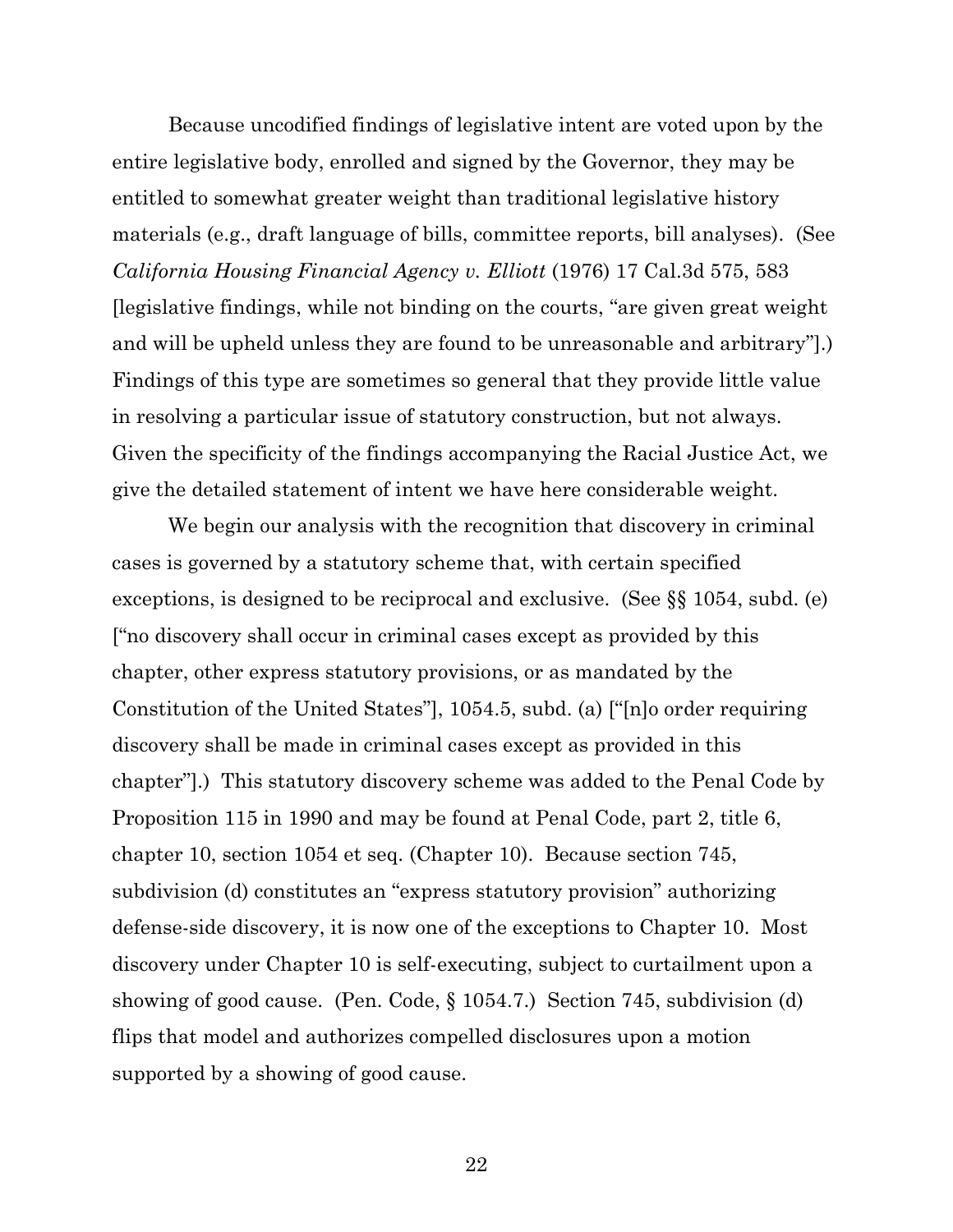The legislative history shows that the involvement of the court as a gatekeeper under section 745, subdivision (d), is a significant aspect of the procedural scheme. In the original draft language of Assembly Bill 2542, the bill that ultimately became section 745, "discovery" could be originated in the mode of civil discovery, simply by "written request." (Assem. Bill 2542 (2019– 2020 Reg. Sess.) § 3.5, as amended in the Senate, July 1, 2020.) By later amendment, however, the term "discovery" was replaced with the term "disclosure" (Assem. Bill 2542, as amended in the Senate, Aug.  $25, 2020$ )<sup>10</sup> under a regime where "disclosure" must be sought by motion (Assem. Bill 2542, as amended in the Senate, Aug. 20, 2020). Section 745, subdivision (d) is somewhat ambiguous as to exactly what form of disclosure may be compelled. The statutory text speaks variously of disclosure of "evidence," requests for "records or information," and compelled production of "the records" requested. (§ 745, subd. (d).) Consistent with the stated Legislative purpose, we interpret this language to authorize whatever form of disclosure will give the defense access to "all evidence" needed to prove an alleged violation of section 745, subdivision (a), where the requisites of "good cause" are met. (§ 745, subd. (d).) In a given situation, that may call for an order to produce "records," a written summary of "information," or even presentation of testimony from an authorized representative of the prosecution who can provide "information." (*Ibid*.)

<sup>10</sup> Although "disclosure" is generally more consistent with the terminology pertaining to information exchange in criminal cases under Chapter 10 (see §§ 1054.1–1054.3), the terms "disclosure" and "discovery" are used interchangeably in the criminal setting (see, e.g., Evid. Code, § 1043, subd. (a); Pen. Code., § 832.5 [*Pitchess* statute governing requests for "discovery or disclosure . . . of peace or custodial officer personnel records"]) and we understand them to be equivalent in the context of section 745, subdivision (d) motions.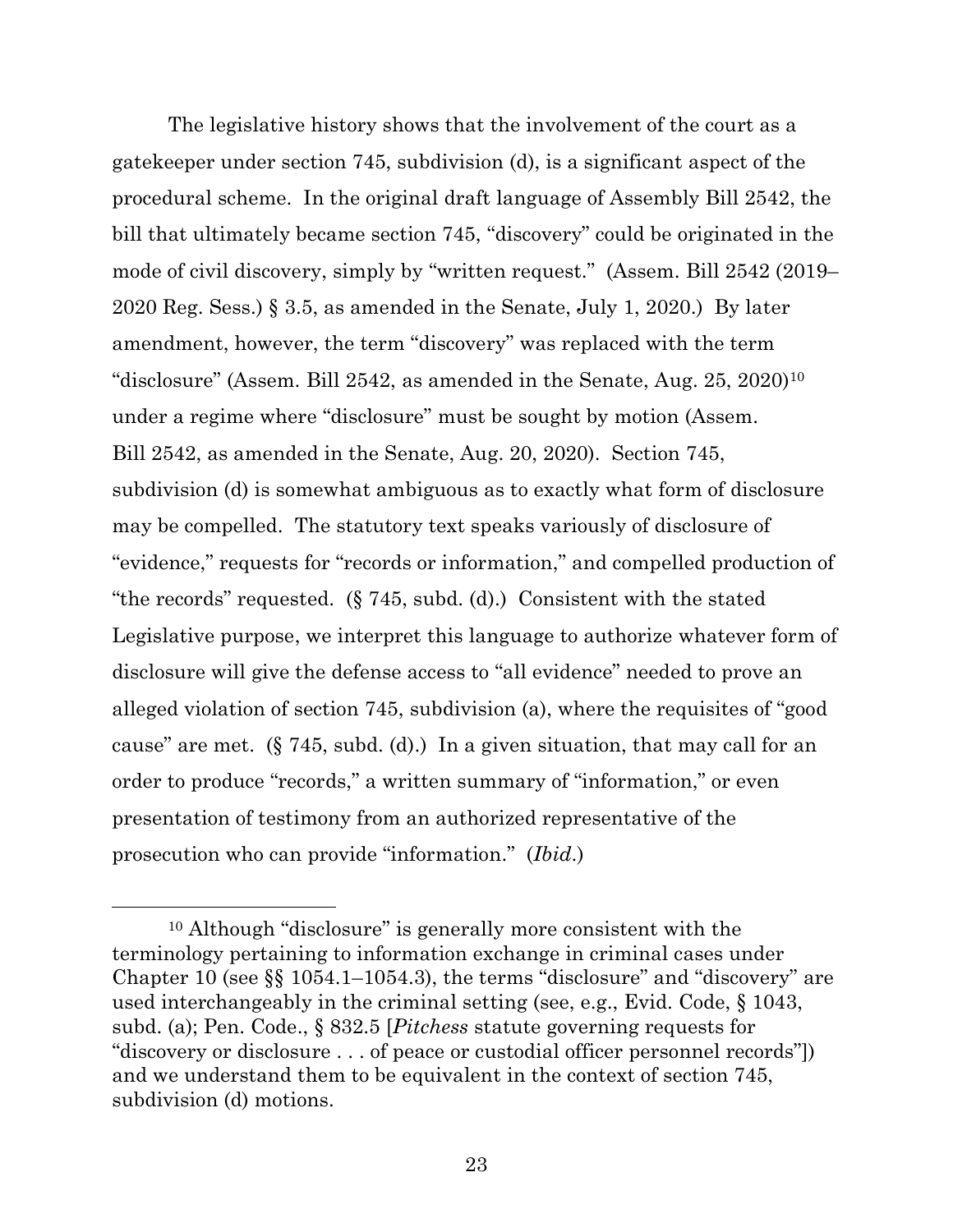#### **B.** *The Analogy to* **Pitchess** *Discovery*

But what does "good cause" mean here? "It has long been recognized that '[t]he term "good cause" is not susceptible of precise definition.' " (*In re Lucas* (2012) 53 Cal.4th 839, 849.) This chameleon-like phrase takes on different meanings in different contexts. The parties and amici agree that the closest analogy is the good cause standard governing disclosure of law enforcement personnel records—*Pitchess* discovery.<sup>11</sup> Similar to the disclosure regime under the Racial Justice Act, a defendant seeking *Pitchess*  discovery must file a motion supported by affidavits showing "good cause" for it. (Evid. Code, § 1043, subd. (b).) "Good cause" for *Pitchess* purposes exists when a defendant shows both " 'materiality' to the subject matter of the pending litigation and a 'reasonable belief' that the agency has the type of information sought." (*City of Santa Cruz v. Municipal Court* (1989) 49 Cal.3d 74, 84.) *Pitchess* "good cause" is a "relatively relaxed standard[]" intended to "insure the production for inspection of all potentially relevant documents." (*Ibid.*)

Included in the *Pitchess* "good cause" calculus is the requirement for a defendant to establish a "plausible factual foundation" for officer misconduct. (*Warrick v. Superior Court* (2005) 35 Cal.4th 1011, 1025 (*Warrick*).) To satisfy this requirement, "a defendant need only demonstrate that the scenario of alleged officer misconduct could or might have occurred." (*Id.* at p. 1016.) Critically, a defendant need not show that the alleged misconduct was "probable" or "apparently credible." (*Id.* at pp. 1025–1026.) "To require a criminal defendant to present a credible or believable factual account of, or a motive for, police misconduct suggests that the trial court's task in assessing a *Pitchess* motion is to weigh or assess the evidence. It is not. A trial court

<sup>11</sup> *Pitchess v. Superior Court*, *supra*, 11 Cal.3d 531.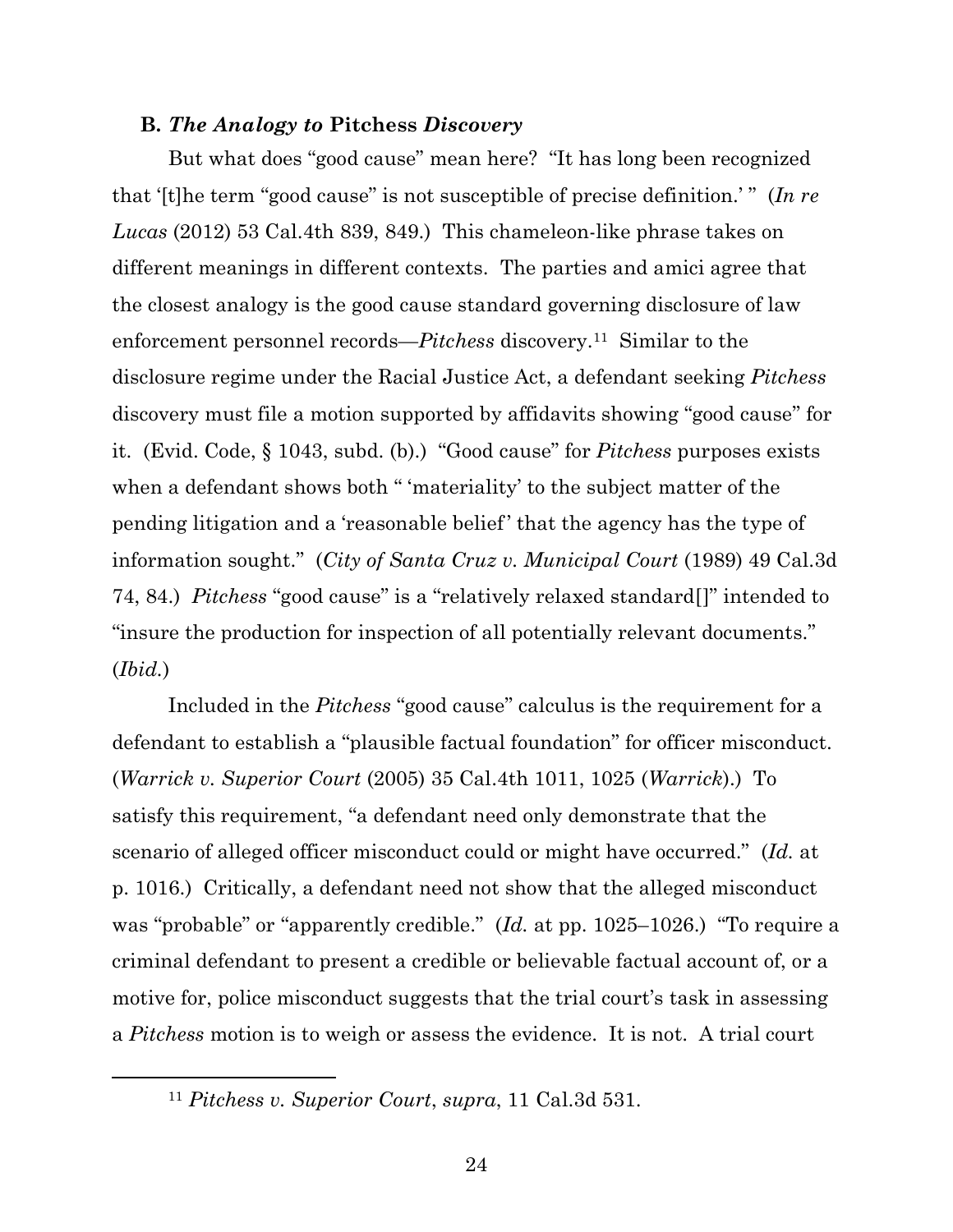hearing a *Pitchess* motion normally has before it only those documents submitted by the parties, plus whatever factual representations counsel may make in arguing the motion. The trial court does not determine whether a defendant's version of events, with or without corroborating collateral evidence, is persuasive—a task that in many cases would be tantamount to determining whether the defendant is probably innocent or probably guilty." (*Id*. at p. 1026, italics omitted.)

We agree that a discovery-triggering standard similar to the standard applicable to *Pitchess* discovery motions under Evidence Code section 1043, subdivision (b), applies to section 745, subdivision (d) motions under the Racial Justice Act. These two discovery provisions share a similar purpose, as each is designed to provide a defendant access to information that is uniquely in the possession of government officials. We can presume that the Legislature was aware how courts have interpreted the meaning of good cause for *Pitchess* discovery and intended a similar standard to apply under the Racial Justice Act. Thus, we conclude that in order to establish good cause for discovery under the Racial Justice Act, a defendant is required only to advance a plausible factual foundation, based on specific facts, that a violation of the Racial Justice Act "could or might have occurred" in his case. (*Warrick*, *supra*, 35 Cal.4th at p. 1016.) This minimal standard, in effect, restores the discovery regime that was in place under *Murgia* and *Griffin* prior to 1990, but without any need to make a prima facie showing of violation of the equal protection clause.

While the plausible justification standard we announce here is similar to the threshold showing that must be made for *Pitchess* discovery, it is in some respects even more relaxed than the "relatively relaxed standard[]" under Evidence Code section 1043, subdivision (b). (*City of Santa Cruz v.*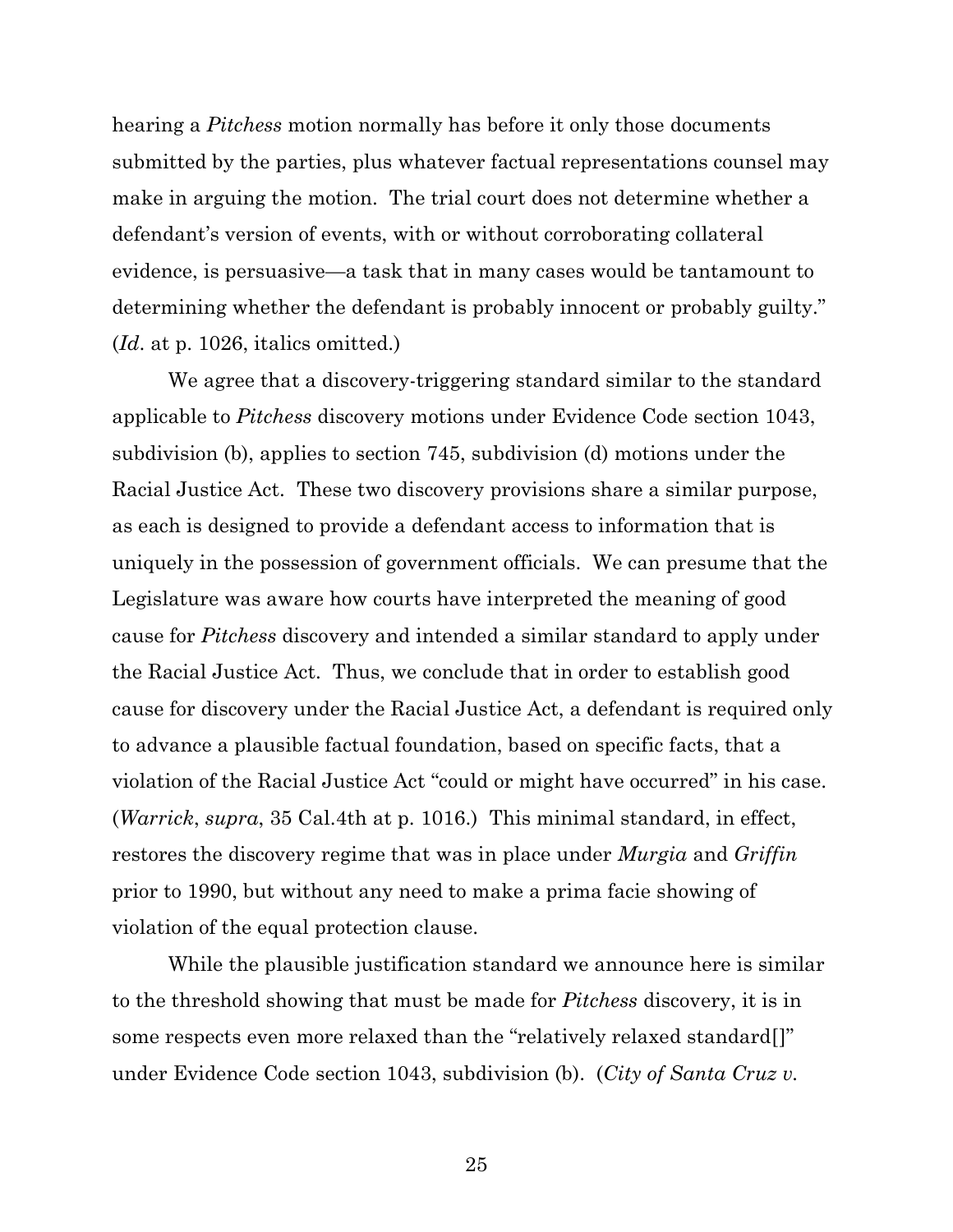*Municipal Court*, *supra*, 49 Cal.3d at p. 84.) Good cause for *Pitchess* purposes must be supported by an affidavit setting forth a reasonable belief that the requested discovery is material to the subject matter of the case. The *Pitchess* materiality requirement also places a burden on the movant to "propose a defense or defenses to the pending charges" and a "logical link between the defense proposed and the pending charge." (*Warrick*, *supra*, 35 Cal.4th at pp. 1024, 1021.) There is no comparable affidavit requirement for a discovery motion under section 745, subdivision (d). And there is no materiality requirement, at least not in the sense that the defendant must show a "logical link" between some defense and a pending charge.<sup>12</sup>

The Racial Justice Act counterpart to *Pitchess* materiality is "relevan[ce] to a potential violation of section 745, subdivision (a)." (§745, subd. (d).) Since a section 745, subdivision (a) violation may be proved up in several different ways based on a variety of direct or circumstantial evidence of discrimination under subdivision  $(a)(1)$ – $(4)$ , the threshold showing for good cause must be commensurately broad and flexible. The limiting factor is "relevance" in the discovery sense—that is, each request for disclosure must be reasonably calculated to lead to discovery of admissible evidence probative

<sup>12</sup> A *Pitchess* affidavit must show, in addition, that the affiant has a reasonable belief the requested discovery is in the possession and control of the state. (*Warrick*, *supra*, 35 Cal.4th at p. 1027.) No such showing must be made under section 745, subdivision (d), because the scope of discoverability is expressly limited to documents in the "possession or control of the state." (§ 745, subd. (d).) The discovery concept of constructive possession has a well-understood meaning in the context of criminal discovery (i.e., the right to possession, not merely actual possession). For example, "[a] prosecutor's duty . . . to disclose material exculpatory evidence extends to evidence the prosecutor—or the prosecution team—knowingly possesses or *has the right to possess*." (*People v. Superior Court* (*Barrett*) (2000) 80 Cal.App.4th 1305, 1314–1315, italics added; accord, *Barnett v. Superior Court* (2010) 50 Cal.4th 890, 902–903; *People v. Gutierrez* (2003) 112 Cal.App.4th 1463, 1475.)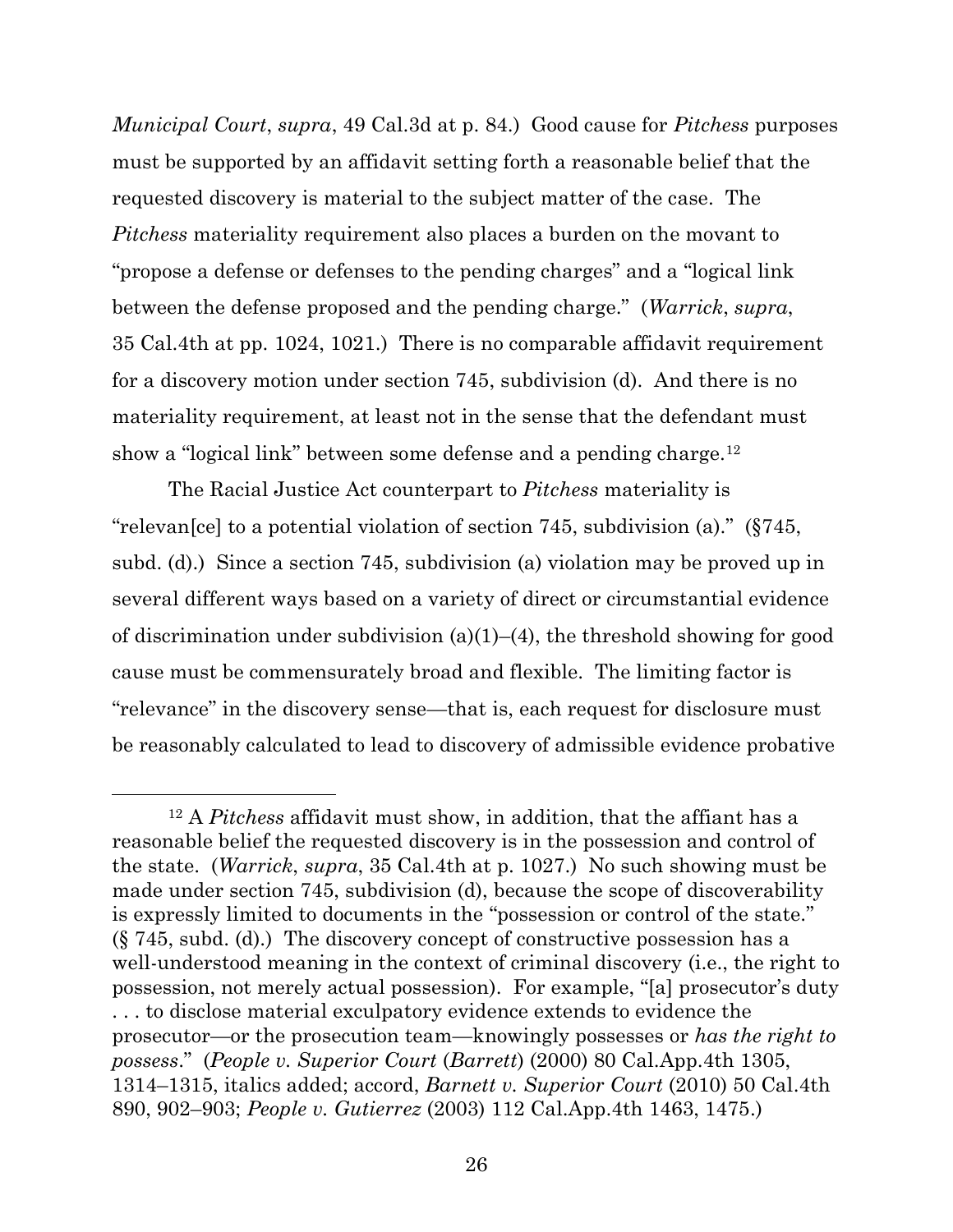of a section 745, subdivision (a) violation. This subject matter limitation on the scope of discoverable material creates an outer boundary that, if crossed, may justify an order narrowing or otherwise limiting the obligation to respond. And as always in the context of discovery, the trial court has ample discretion to manage where the discovery-relevance boundary lies.

Our interpretation is harmonious not just with the text of section 745, but its structure as well, given the escalating burdens of proof that are evident within the statutory scheme. To claim entitlement to discovery, only plausible justification is required, at least as a threshold matter. Then section 745, subdivision (c) sets out the procedures for adjudicating motions brought under the Racial Justice Act. Section 745, subdivision (c) provides that the court "shall hold a hearing" if the defendant makes "a prima facie showing of a violation" of the Racial Justice Act. The statute defines " 'prima facie showing' " to mean that "the defendant produces facts that, if true, establish that there is a substantial likelihood that a violation of subdivision (a) occurred." (§ 745, subd. (h)(2).) The statute states that a " 'substantial likelihood' requires more than a mere possibility, but less than a standard of more likely than not." (*Ibid*.) Finally, at the last procedural step set forth in the statutory scheme, the hearing stage where the defendant may attempt to prove a violation, the burden increases to proof by a preponderance of the evidence (*id*., subd. (c)(2)), which is a more demanding standard than either the requirement of plausible justification or the requirement of a prima facie case. It stands to reason that the plausible justification standard, the least onerous of all three, should not be difficult to meet.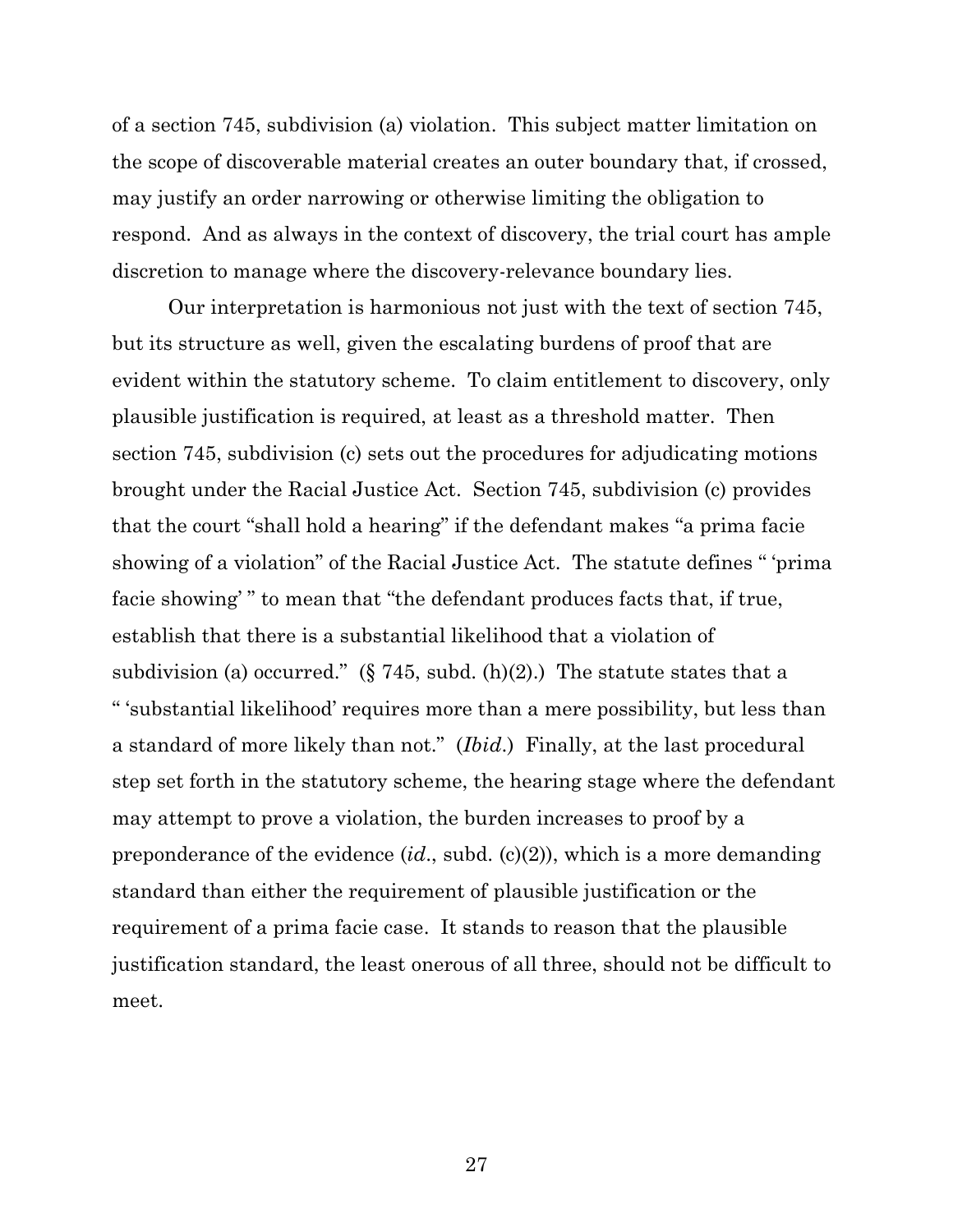## **C.** *The Trial Court's Mistaken View That Young Relied Solely on His Race*

Even if we read section 745, subdivision (d) to set a minimal threshold for good cause, the Attorney General argues, "the discovery of historical charging of drug offenses in Solano County required *some* showing of charging disparity that would establish a logical link between the requested discovery and the alleged violation of section 745, subdivision (a)(3)." On this record, the Attorney General contends, Young's "only 'logical link' to an alleged charging disparity was his race." That was the trial court's rationale as well, and if the premise were factually correct—if Young indeed argued nothing more than that he is a black person who was charged with felony possession of Ecstasy for sale—the court would have been right to deny his discovery motion. But because his motion was based on considerably more than that, the court's ruling is unsupported by the record. Young argued he established good cause for discovery because (1) he is black, (2) studies in California have shown black drivers are more likely to be stopped by police than any other racial group, and (3) the circumstances of the traffic stop leading to Young's arrest suggest the traffic stop here was racially motivated.

The allegations of a racially motivated stop appear to be specific. Young contends he was stopped for traffic infractions, but he was never cited for any such infractions. He claims the stop was a pretext to order him out of his vehicle and conduct a search exceeding the scope of any genuine suspicion of illegal activity. He also alleges the use of excessive force. When, out of fear, Young questioned the need for him to leave his vehicle, he says he was forcibly removed, beaten, and thrown to the ground, even though he spoke courteously and offered no resistance. All of this took place, Young claims, in retaliation for his conduct in watching officers stopping and searching the vehicle of another motorist (i.e., "rubbernecking," which is both legal and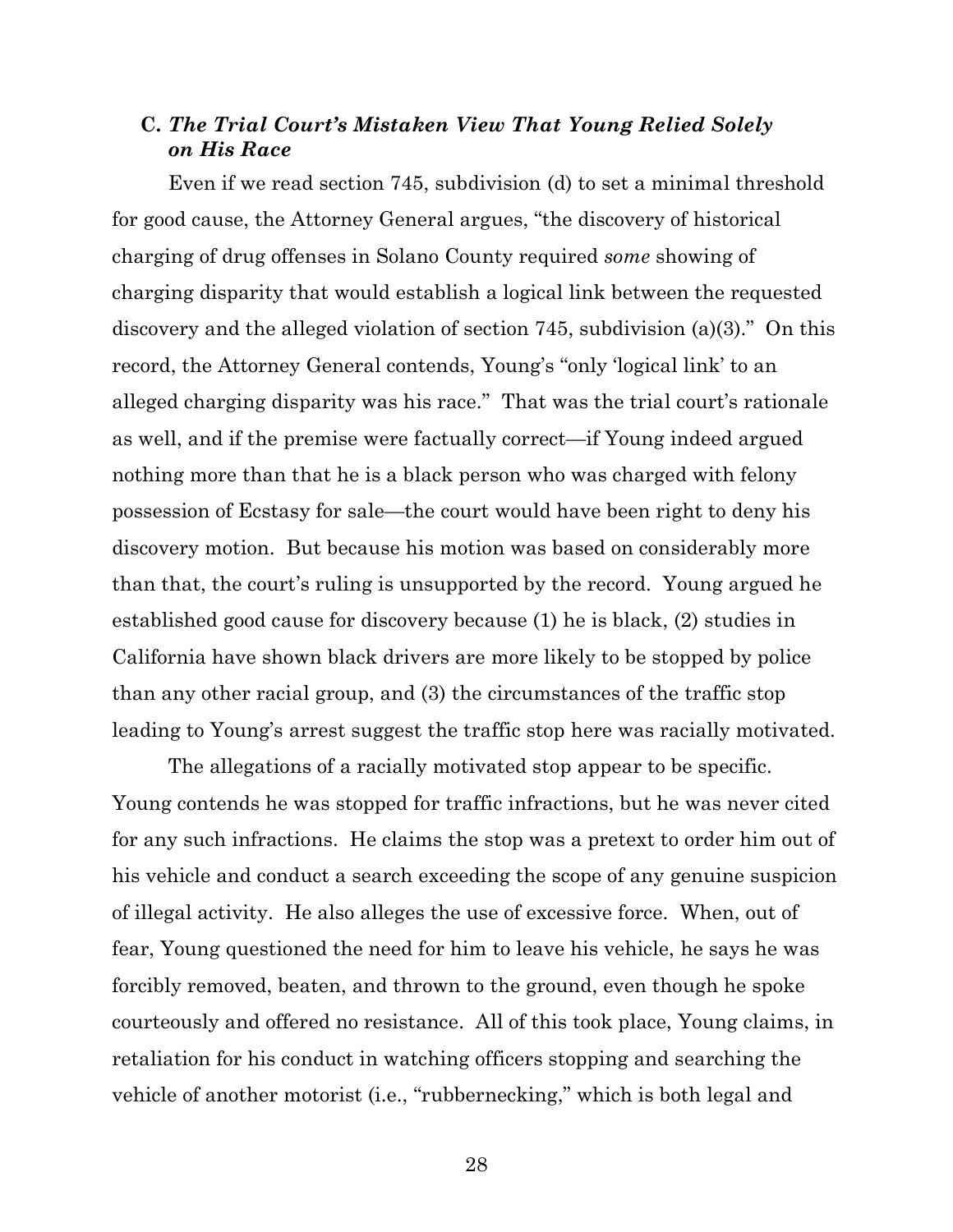common). And unlike a typical traffic stop in which an officer approaches a motorist from behind, seeing only the pattern of driving behavior—making it implausible that the race of the driver could be a motivating factor—Young alleges the officer who stopped him had ample opportunity to observe him and take note of his skin color. Suffice it to say that these circumstances, if true, may amount to what is commonly known as racial profiling.<sup>13</sup> While that kind of charge has never been recognized under the equal protection clause,<sup>14</sup> it is now cognizable under section 745, subdivision (a)(1) of the Racial Justice Act.

<sup>14</sup> See Sklansky, *Traffic Stops, Minority Motorists, and the Future of the Fourth Amendment* (1997) 1997 Sup. Ct. Rev. 271, 307–308 ("The Supreme Court has construed the Equal Protection Clause to permit almost any government action that avoids explicit discrimination, unless it can be shown to be based on outright hostility to a racial or ethnic group. As a consequence, the Clause provides no protection against what is probably the most widespread cause today of discriminatory policing: unconscious bias on the part of generally well-intentioned officers. And even when a police officer *does* act out of racial animus—pulling over a black motorist, for example, simply because the officer does not like blacks—*demonstrating* that typically proves impossible." (Italics in original.)).

<sup>13</sup> *State v. Soto* (N.J. Super.Ct. Law Div. 1996) 324 N.J.Super. 66, 69; see *Atwater v. City of Lago Vista* (2001) 532 U.S. 318, 372 (dis. opn. of O'Connor, J.) (observing that, "as the . . . debate over racial profiling demonstrates all too clearly, a relatively minor traffic infraction may often serve as an excuse for stopping and harassing an individual"); *Illinois v. Wardlow* (2000) 528 U.S. 119, 133, footnotes 9 and 10 (conc. & dis. opn. of Stevens, J.) (referring to racial profiling studies in two footnotes focusing on racial disparity in police investigations); Hinton, *An Unjust Burden: The Disparate Treatment of Black Americans in the Criminal Justice System*, Vera Institute of Justice (May 2018) page 7 ("Studies have found that police are more likely to pull over and search black drivers despite lower contraband hit rates."); *ibid*. ("Studies on police use of force reveal that black people are more likely than white people to experience use of force by police.").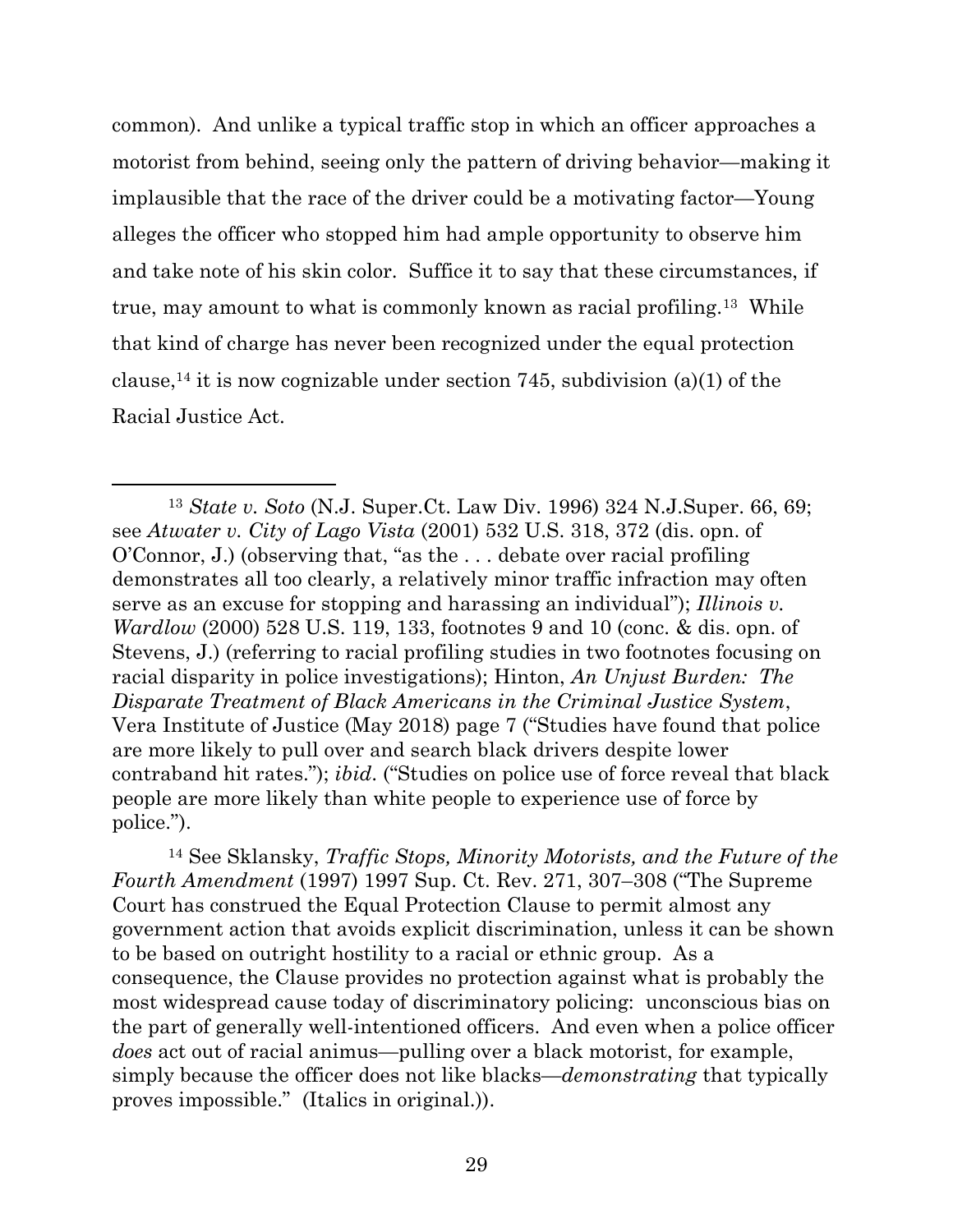Demurring to Young's factual claims about the circumstances of his arrest, the Attorney General contends that Young should be required to make "*some* showing of charging disparity" in order to obtain discovery relating to the prosecution's charging decision under section 745, subdivision (a)(3). We do not agree. In essence, the Attorney General invites us to take the same approach under the Racial Justice Act that the *Armstrong* court took in the equal protection context by making it a precondition to discovery that Young make some showing others of a different race were treated more leniently than he was treated. We decline to do so. The holding in *Armstrong*—which has long been criticized for requiring defendants to prove up their claims on the merits just to be entitled to discovery15—presents a quandary for defendants seeking to pursue allegations of race-based selective prosecution that we think is inconsistent with the legislative intent behind the Act. "[M]ost of the relevant proof in selective prosecution cases will normally be in the Government's hands." (*Wayte v. United States* (1985) 470 U.S. 598, 624 (dis. opn. of Marshall, J.).) Preventing a defendant from obtaining information about charging decisions without first presenting that same evidence in a discovery motion is the type of a Catch-22 the Act was designed to eliminate.

Nor are we persuaded, as the *Armstrong* Court was, that "[t]he justifications for a rigorous standard for the elements of a selectiveprosecution claim . . . require a correspondingly rigorous standard for discovery in aid of such a claim." (*Armstrong*, *supra*, 517 U.S. at p. 468.) While the *Armstrong* court was focused on creating a discovery-triggering

<sup>15</sup> Karlan, *Race, Rights, and Remedies in Criminal Adjudication* (1998) 96 Mich. L.Rev. 2001, 2005, 2023–2029; Jampol, *Goodbye to the Defense of Selective Prosecution, United States v. Armstrong, 116 S.Ct. 1480 (1996)* (1997) 87 J.Crim.L. & Criminology 932, 962–964.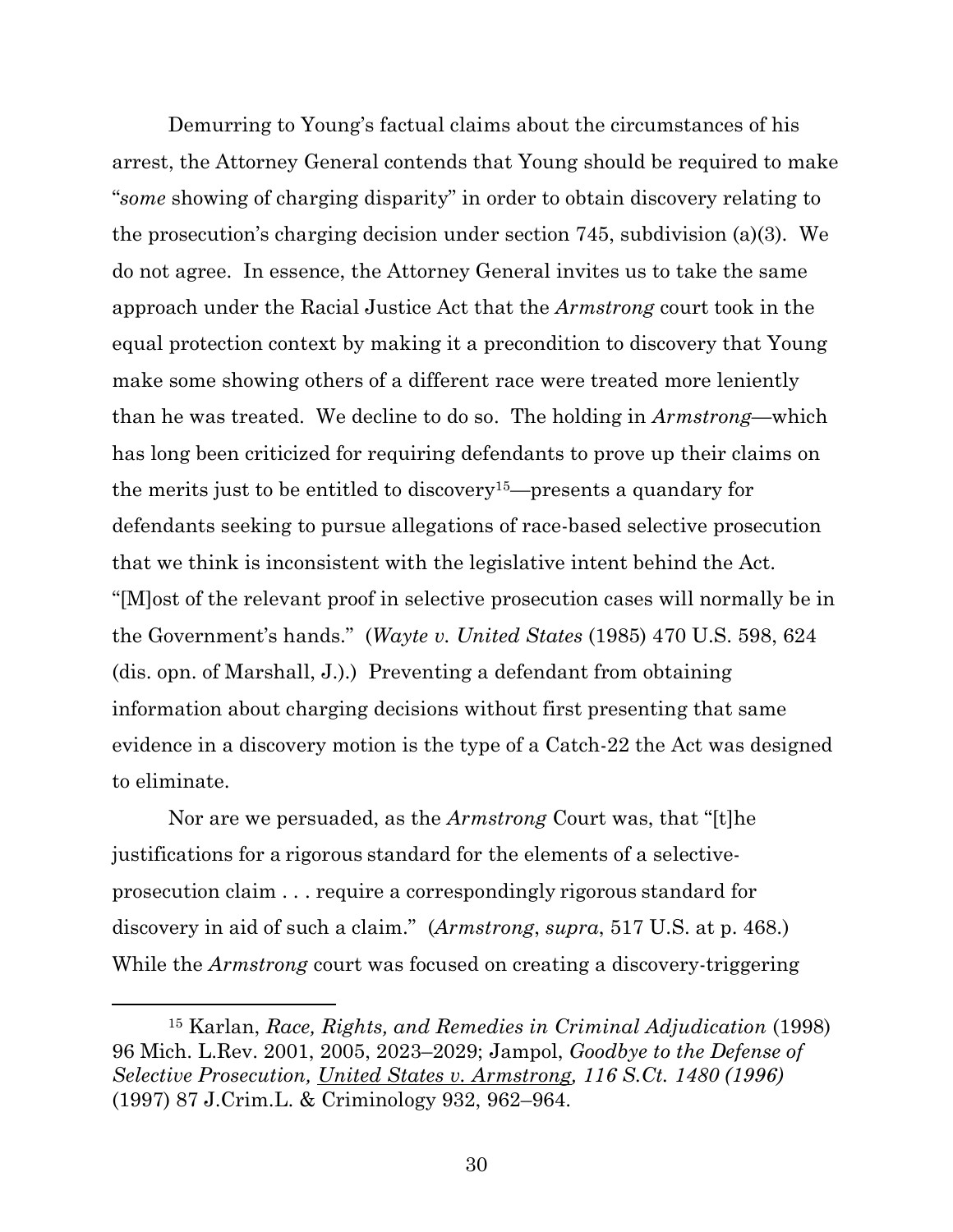standard in the equal protection setting that was high enough to *minimize the potential for insubstantial claims*, thereby saving prosecutors from the distraction of responding to them (*id*. at pp. 463–464)—a concern that echoes the floodgates argument derided by Justice Brennan in *McCleskey*—it appears to us that in section 745, subdivision (d), our Legislature had a different priority. The Legislature was focused, instead, on creating a discovery-triggering standard that is low enough to *facilitate potentially substantial claims*, even if it came at some cost to prosecutorial time and resources. That is a policy choice the Legislature had the prerogative to make, unfettered by the " 'background presumption' " (*Armstrong*, *supra*, 517 U.S. at p. 463) that drove the high court's decision in *Armstrong*.

## **D.** *The Attorney General's Argument That Evidence Pertinent to Section 745, Subdivision (a)(1) Cannot Justify Discovery Founded on an Alleged "Violation" of Section 745, Subdivision (a)(3)*

Undoubtedly recognizing the likely unsustainability of the trial court's premise that Young relies solely on his race, the Attorney General offers a statutory interpretation argument in defense of the court's ruling. He contends that we should affirm because evidence of racial bias in traffic stops is relevant only to an alleged "violation" of section 745, subdivision (a)(1), which specially covers situations where a law enforcement officer exhibits bias or animus towards the defendant because of the defendant's race. The Attorney General argues that if evidence of bias during traffic stops can justify discovery pertaining to the prosecution's charging decisions, which would be covered under section 745, subdivision (a)(3), "[s]uch a construction would effectively require the court to order any and all discovery sought by the defense for *any* potential violation of section 745, subdivision (a), as long as the defense provides minimal evidence of a *different* potential violation."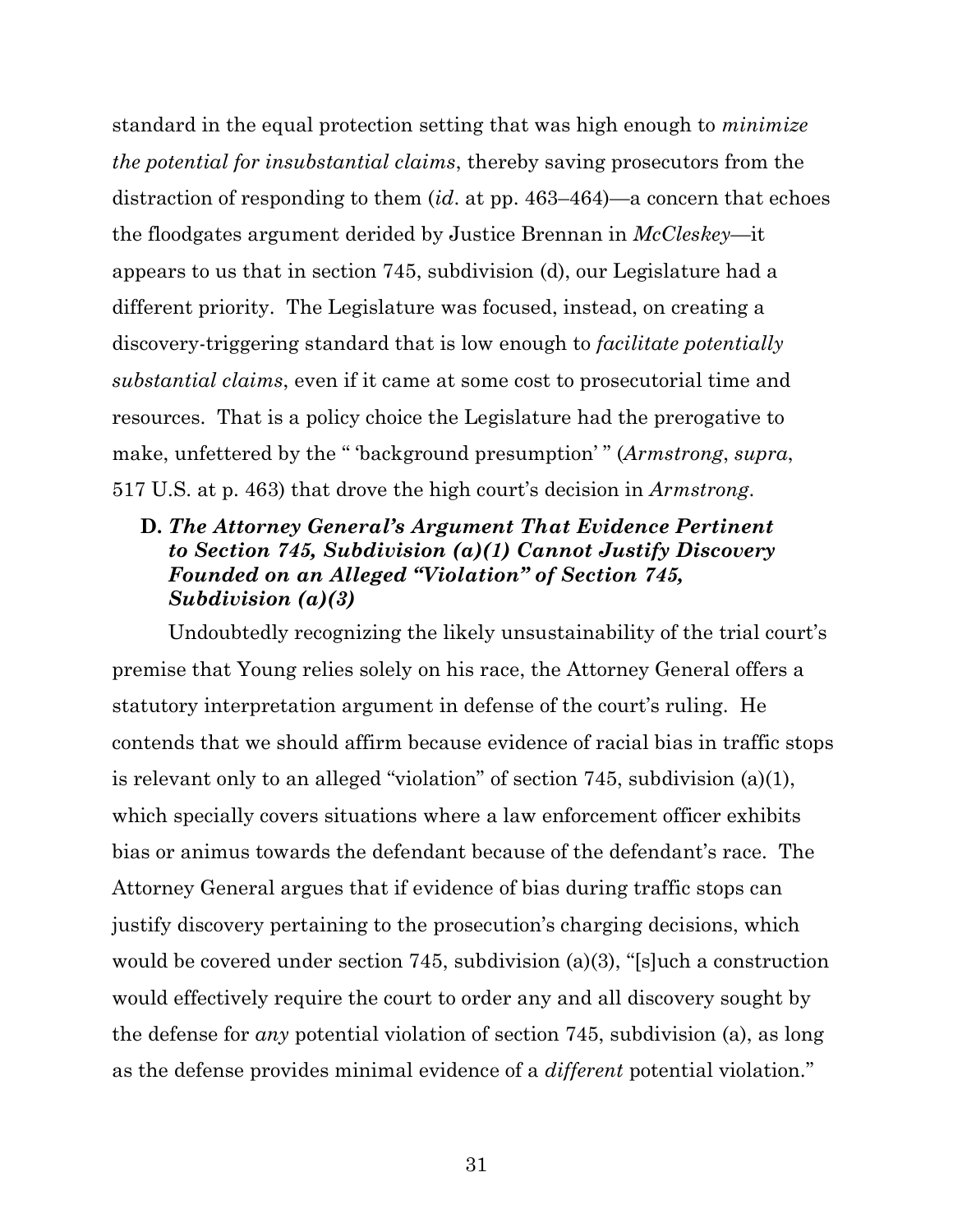We reject this line of argument as well. The four numbered subparts within section 745, subdivision (a) do not describe independent "violations" of the statute. Rather, they describe different means of proving that the state exercised its criminal sanctions power "on the basis of race, ethnicity, or national origin" in violation of section 745, subdivision (a). The text and structure of section 745, subdivision (a) confirm this. The language immediately preceding subdivision (a)(1)–(4) states that a violation of section 745, subdivision (a) may be established by "*any of the following*," and the listed subparts (1) through (4) then follow. (§ 745, subd. (a), italics added.) Collectively, these subparts allow a defendant to proceed by direct evidence of discriminatory intent (i.e., an exhibition of "bias or animus" or use of "racially discriminatory language" (§ 745, subd. (a)(1)–(2)) or by proof of racial bias against a group of which defendant is a member based on harsher treatment of his group vis-à-vis others of a different race  $(\S 745, \text{subd}, (a)(3)$ (4)). Within this broad scheme, which covers every stage of the prosecutorial process—from investigation through charging, trial, conviction, and sentencing—defendants may pursue different theories supported by different kinds of proof. What the Attorney General overlooks is that the evidence offered in support of a theory of violation under one subpart may be corroborative of the evidence supporting another theory of violation under a different subpart. In short, as we read them, subdivision (a), subparts (1) and (3) are not isolated pathways to proving a violation, but in a given case this one being an example—may work in tandem.

In arguing that evidence pertaining to a theory under subdivision (a)(1) has no bearing on a theory under subdivision (a)(3), the Attorney General fails to appreciate how evidence of racial bias in arrests may be potentially relevant to an allegation of racial bias in charging. We understand the logic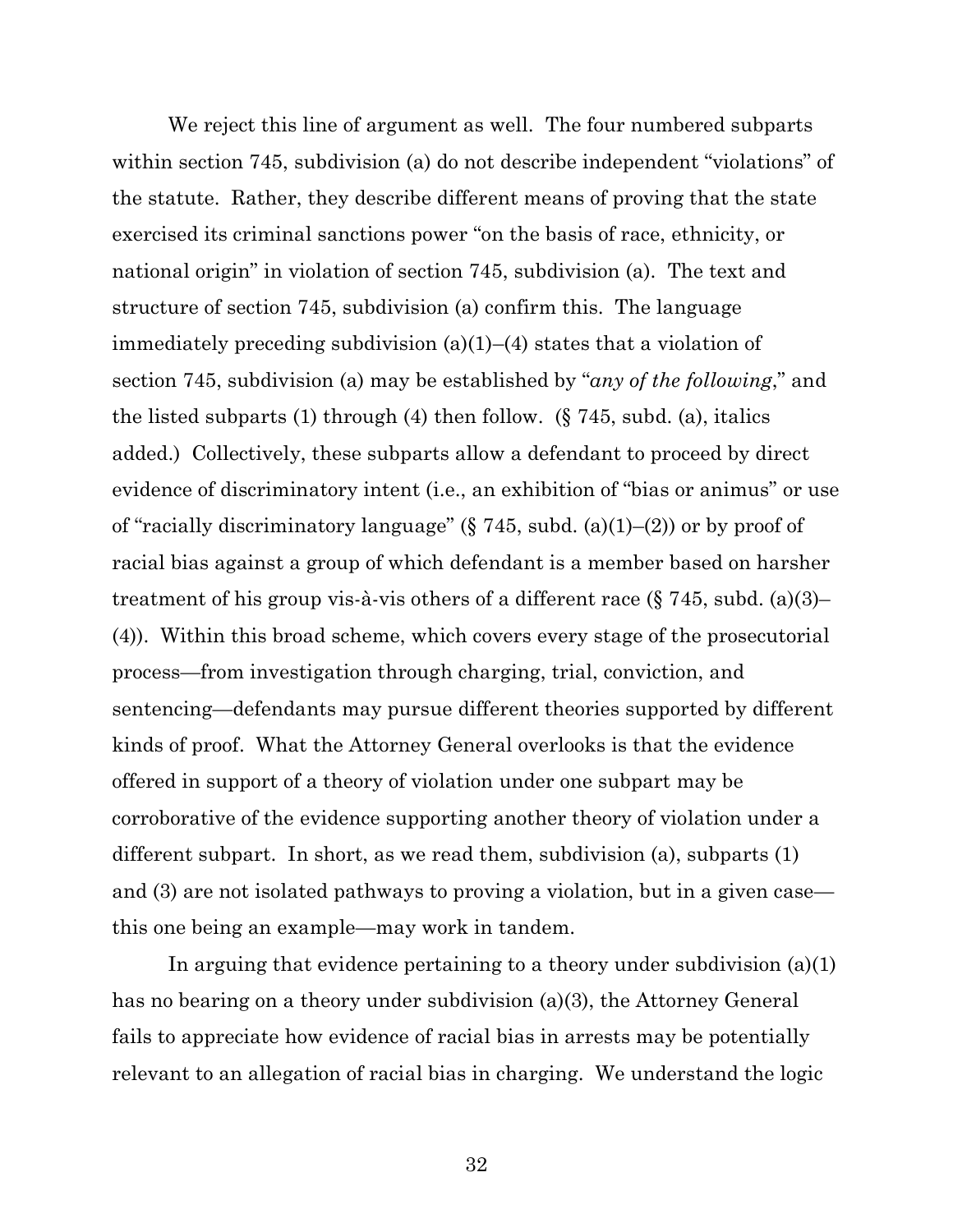of Young's theory to be as follows: Police officers exercise broad discretion in carrying out their power to arrest, and if there is racial bias at the level of who is arrested for possession of Ecstasy for sale, the discretionary choices officers make will be reflected in the pool of suspects the District Attorney ultimately decides to charge, and *may* therefore taint the charging process. Even assuming he has presented enough to warrant an inference of racial profiling at the arrest level, we offer no view about whether such an argument might be supported here at the charging level—the statistics may show ultimately it is not—but we disagree with the Attorney General's suggestion that there is no "logical link" between the claimed evidence of racial profiling and the request for discovery of charging statistics.

A good illustration of the theory Young pursues is *Yick Wo v. Hopkins* (1886) 118 U.S. 356, a 19th century equal protection landmark and the font of modern selective prosecution law. In *Yick Wo*, the petitioners, two Chinese nationals, were fined and jailed for operating laundries without a permit. Seeking habeas corpus relief, they argued that the San Francisco Board of Supervisors exercised arbitrary discretionary power to deny them and 200 others of Chinese descent permission to operate laundries in wooden buildings due to the risk of fire, while granting permits to 80 others of non-Chinese descent who were operating laundries "under similar conditions." (*Id*. at p. 374.) The effect of this discriminatory pattern of granting permits was to expose only laundry operators of Chinese descent to criminal prosecution. Granting habeas relief, the high court found that, "[t]hough the law itself be fair on its face, and impartial in appearance, yet, if it is applied and administered by public authority with an evil eye and an unequal hand, so as practically to make unjust and illegal discriminations between persons in similar circumstances, material to their rights, the denial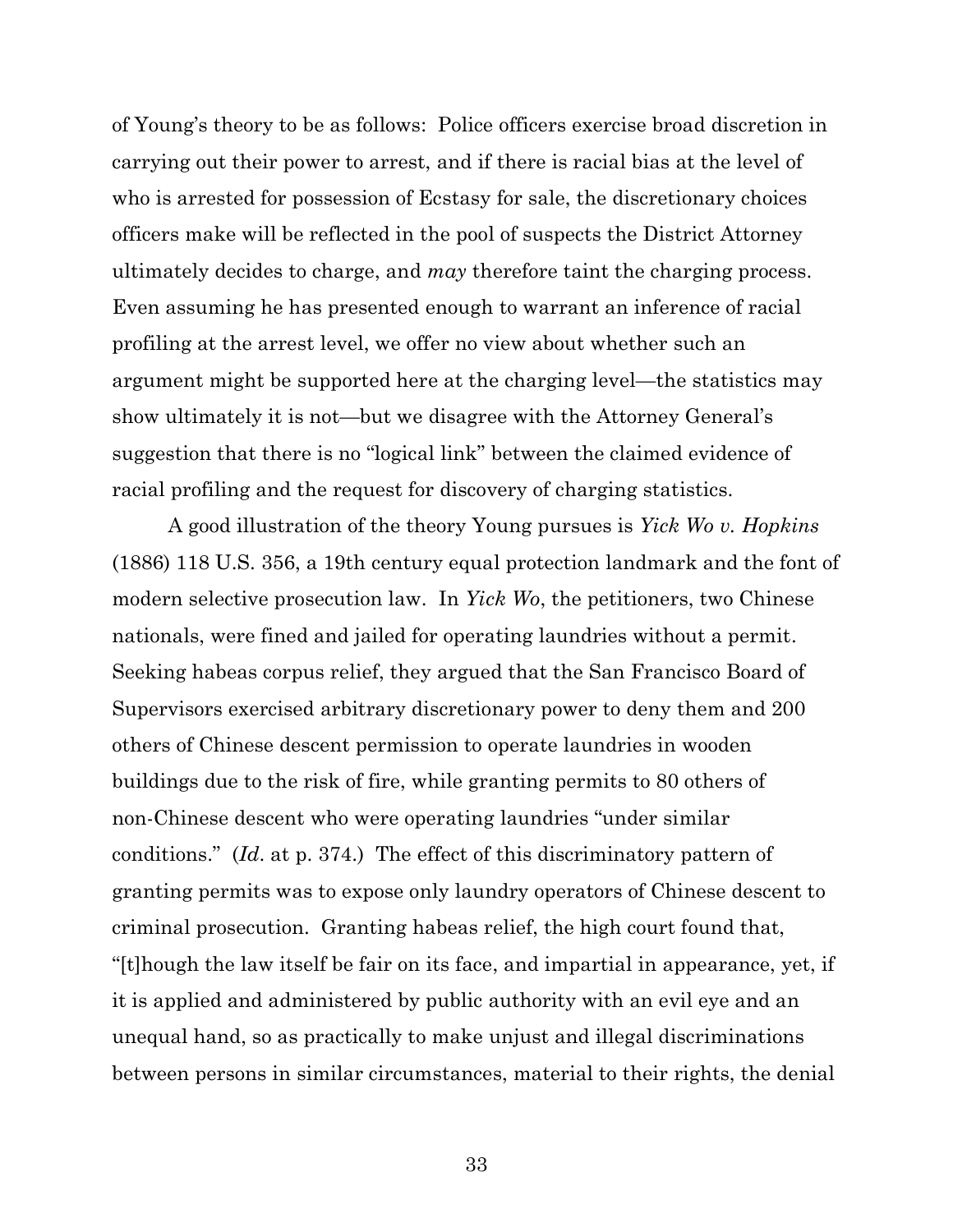of equal justice is . . . within the prohibition of the constitution." (*Id*. at pp. 373–374.) *McCleskey* treated *Yick Wo* as a "rare" artifact of a previous era of equal protection law.<sup>16</sup> By endorsing statistics as an appropriate mode of proof and eliminating any requirement of showing discriminatory purpose, the Racial Justice Act revitalizes the venerable principle, recognized 135 years ago in *Yick Wo*, that we must offer a remedy where a facially neutral law is applied with discriminatory effect.

It seems fitting that this principle has been revivified by statute here in California, where it was born, but what is most significant about *Yick Wo*, as pertinent here, is its recognition that discretionary decisionmaking by the Board of Supervisors had the effect of exposing only Chinese nationals to subsequent criminal enforcement. Justice Blackmun, dissenting in *McCleskey*, employed similar logic in rebutting what he saw as the flawed equal protection analysis by his colleagues in the majority. Justice Blackmun pointed out that "McCleskey produced evidence concerning the role of racial factors at the various steps in the decisionmaking process, focusing on the prosecutor's decision as to which cases merit the death sentence." (*McCleskey*, *supra*, 481 U.S. at p. 356 (dis. opn.).)<sup>17</sup>

<sup>16</sup> *McCleskey*, *supra*, 481 U.S. at page 293, footnote 12 (describing *Yick Wo* as one of the "rare cases" in which "statistical disparities [were found] 'to warrant and require,' [citation] a 'conclusion [that was] irresistible, tantamount for all practical purposes to a mathematical demonstration,' *Gomillion v. Lightfoot* [(1960) 364 U.S 339,] 341, that the State acted with a discriminatory purpose").

<sup>17</sup> See *Wayte v. United States*, *supra*, 470 U.S. at page 610; *id*. at pages 630–631 (dis. opn. of Marshall, J.) (parting ways with the majority's conclusion that a policy of "passive enforcement" under which the federal government chose only certain draft resisters for prosecution had the effect of targeting those who exercised First Amendment rights; under the majority's approach, Justice Marshall reasoned, "there would have been no equal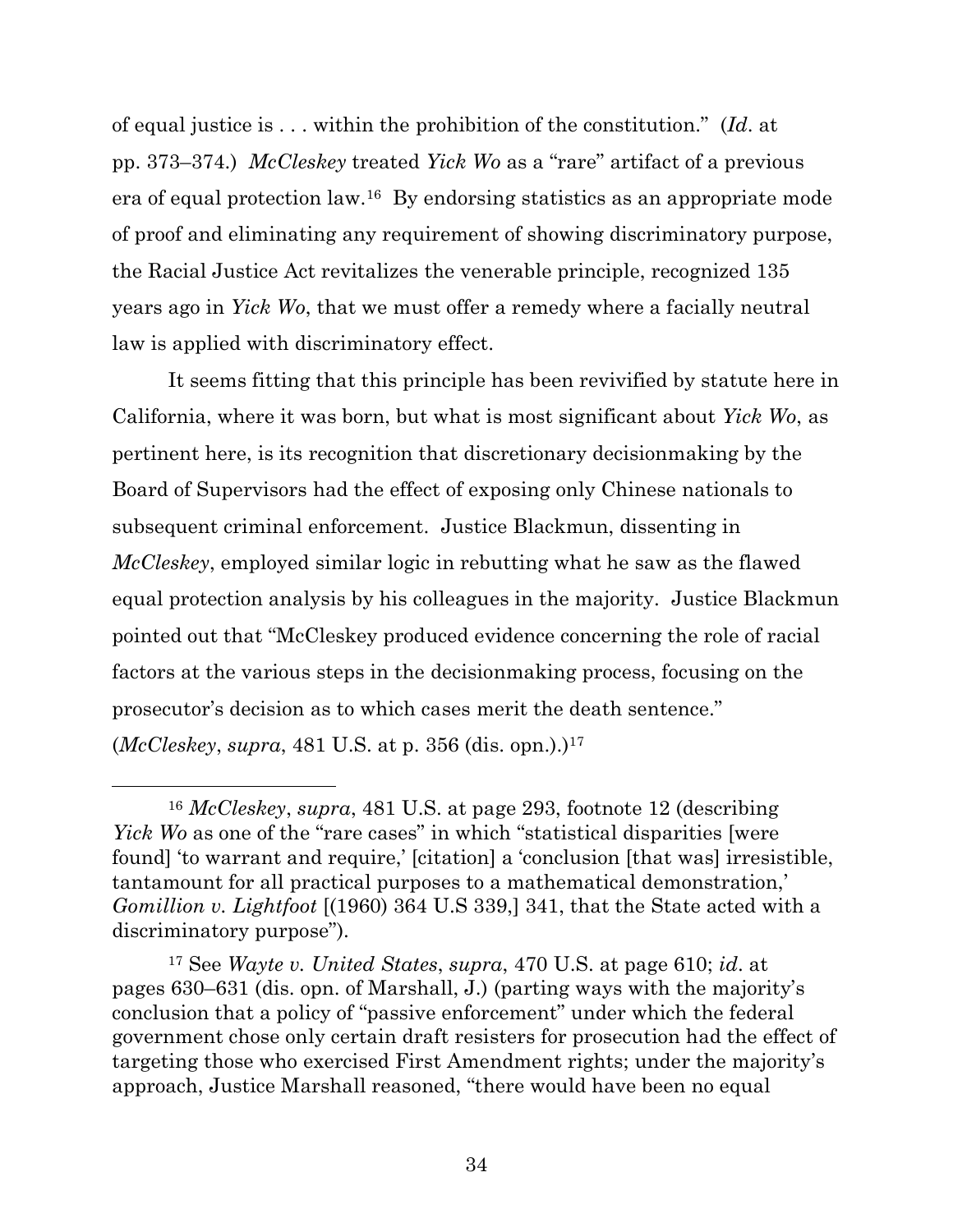While the *McCleskey* majority saw the various stages of discretion at issue in death penalty cases as so atomized and discrete that the weight to be given to McCleskey's evidence of prosecutorial discretion, particularly in the one county he focused on, was "limited" (*McCleskey*, *supra*, 481 U.S. at p. 295, fn. 15), Justice Blackmun recognized that each element of discretionary decisionmaking must be taken into account in interpreting the aggregate statistics. Applying that logic to this case, if—as Young alleges—there is racial discrimination by Solano County police officers in arresting people for possession of Ecstasy for sale, that *may* be reflected in downstream decisions by the District Attorney concerning whom to charge. Though no California courts have directly addressed this issue, in New Jersey allegations of racial profiling—supported by a colorable basis to substantiate them—have been held to justify discovery concerning race-based selective prosecution. (*State v. Kennedy* (N.J.Super.Ct.App.Div. 1991) 247 N.J.Super. 21, 33–34; *State v. Ballard* (N.J.Super.Ct.App.Div. 2000) 331 N.J.Super. 529, 534, 538.) We accept these New Jersey cases as correctly decided.

To be sure, we agree with the Attorney General that the statistical proof Young puts forward does not make out a particularly strong case of racial profiling. Young's argument based on statewide data and data from another county not only fails to focus directly on Solano County, but lacks any of the statistical controls that persuaded the courts in *Kennedy* and *State v. Ballard* to credit the profiling claims made in those cases. From that unimpressive foundation, he draws the inference that the Solano County

protection violation in *Yick Wo v. Hopkins*"; "[i]n *Yick Wo*, th[e] prior action was the discriminatory denial of licenses, which affected the definition of the class from which prosecutees were chosen"; "[i]n this case, the referrals made by Selective Service to the Justice Department for investigation and possible prosecution played a similar role and may also have been discriminatory").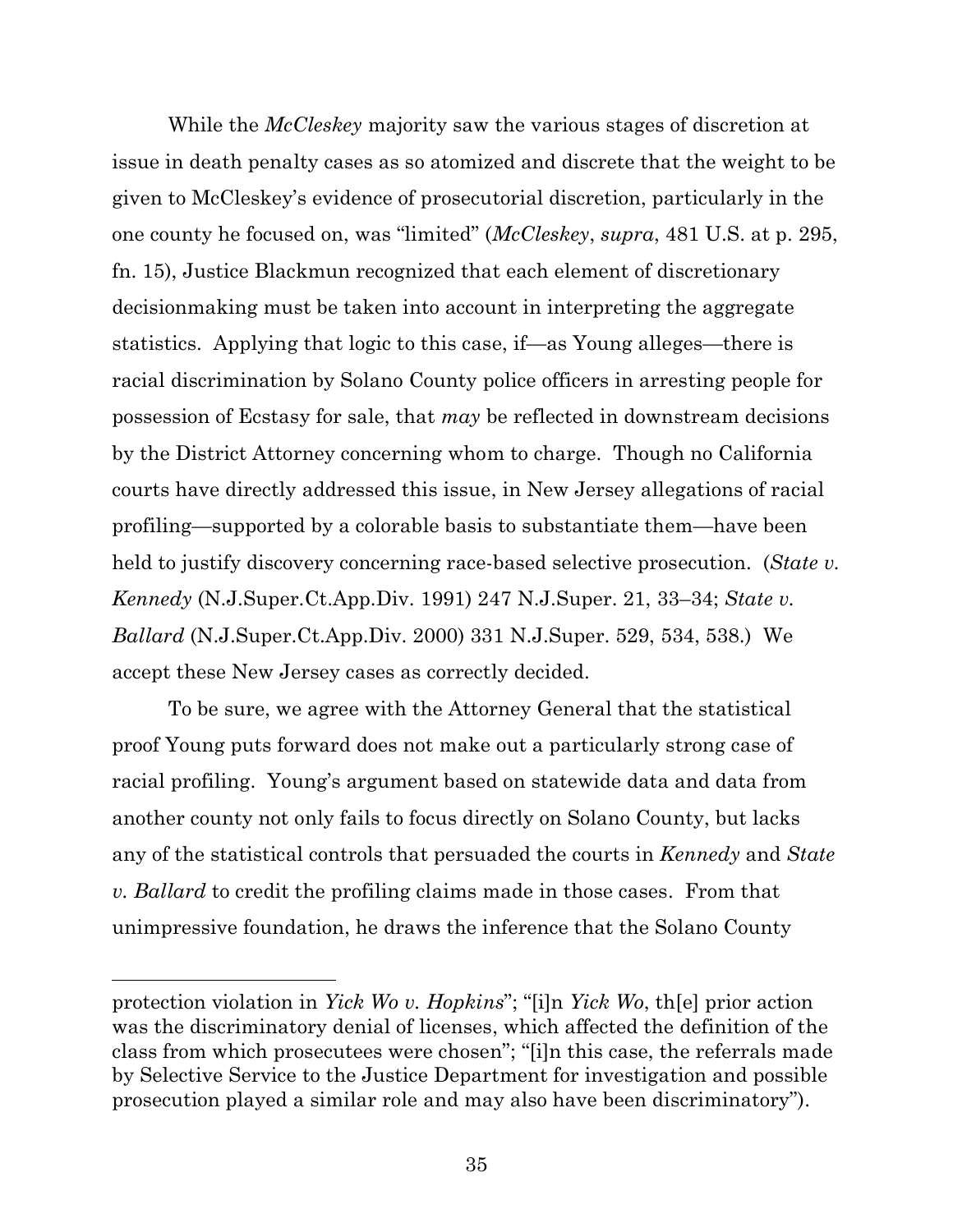District Attorney's charging practices are tainted with racial bias. The flaws in Young's statistical proof, however, serve to illustrate how the good cause standard works. At this stage, he need not make a strong case but only a plausible one. Here, his claim that he was closely observed before being pulled over and subjected to excessive force in the course of his arrest arguably tips the scale from a situation in which he is speculating about possible racial profiling to one in which, in his case, specific facts arguably provide circumstantial proof of the substance of the allegation. 18 Statistical discovery could bolster this claim and rationally tie it to prosecutorial decisionmaking, at least as a prima facie matter.

In the end, however, whether the allegations underscoring Young's racial profiling theory are enough to support a plausible justification that a violation of section 745, subdivision (a) could or might have occurred in his case is an issue for the trial court to assess, exercising its discretion upon an application of the correct legal standard governing good cause. Deciding pretrial discovery motions is not a function well-suited for appellate courts, since it requires careful weighing of a variety of considerations trial courts are best positioned to assess. On the limited record before us, we therefore decline to decide whether Young has shown good cause for the disclosures he requests. Having enunciated the applicable plausible justification standard,

<sup>18</sup> Cf. *Lemelle v. Superior Court* (1978) 77 Cal.App.3d 148, 162–163 (there was plausible justification for *Pitchess* discovery demanding all crime and arrest reports filed by two officers over a 10-year period where the defendant alleged that the officers engaged in a pattern of " 'conceal[ing] and obfuscat[ing] the true state of facts, namely that said officers or either of them were the aggressors and committed unnecessary acts of aggressive behavior, violence, excessive force or acts demonstrating racial and/or ethnic prejudice'").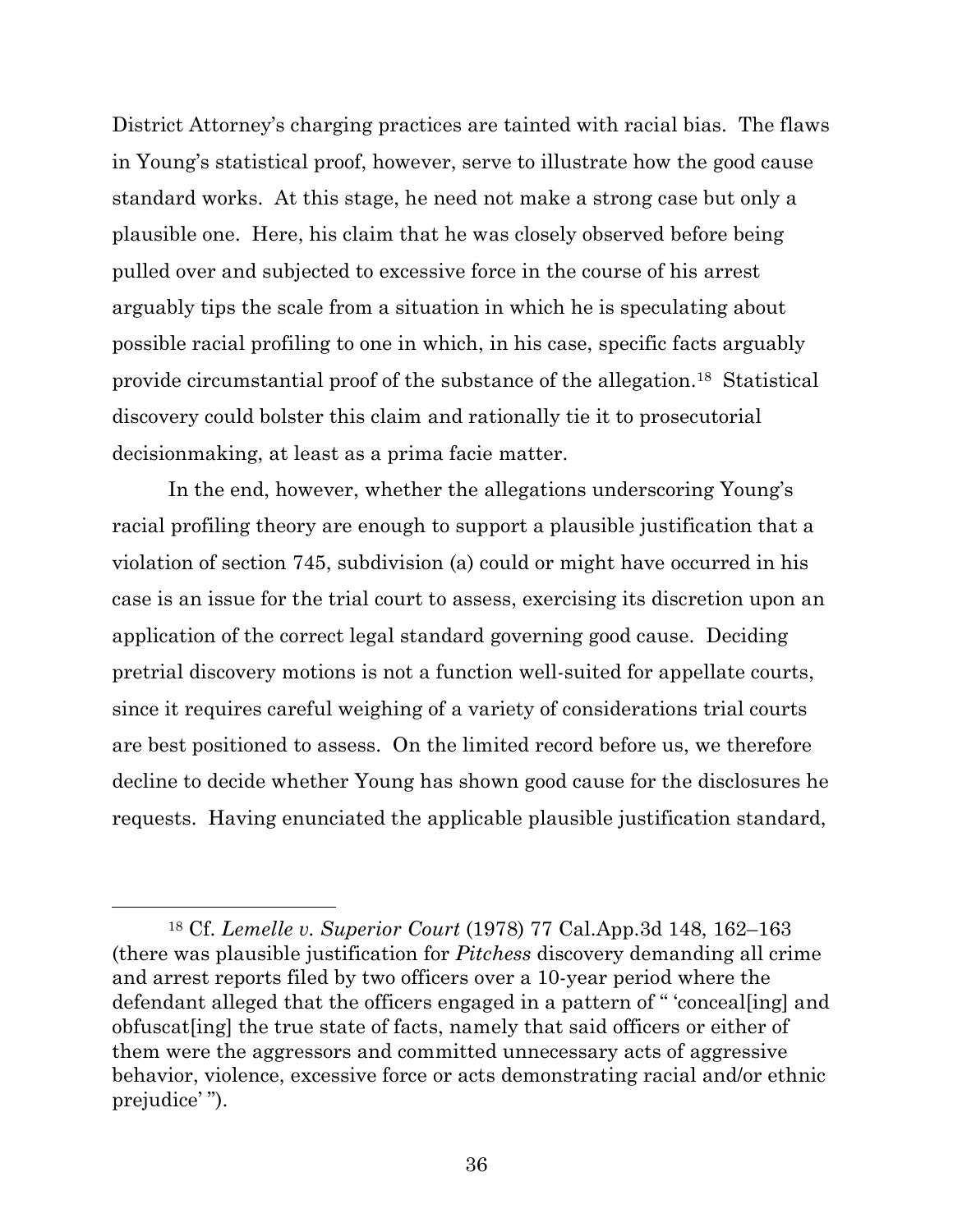we will remand for the trial court to evaluate the issue, along with other factors that may be pertinent to good cause, as explained below.

## **E.** *Beyond* **Pitchess***: The Full Range of Discretionary Considerations To Be Weighed on Remand*

The good cause standard applicable to *Pitchess* discovery motions supplies a useful analogy here, but in some respects the analogy is incomplete. It is incomplete because, as noted above, the concept of discovery relevance in the *Pitchess* context (which is defined by subject matter "materiality" to the defendant's defense or proposed defense) is narrower than under section 745, subdivision (d) (which is defined by whether it is reasonably calculated to show a violation of section 745, subdivision (a) has been shown). Although that difference is easy to state in the abstract, in practice it presents some formidable challenges, and given the breadth of the disclosures Young seeks, this case illustrates one of them.

Upon a comparison of the treatment of defendants of different races "who have committed similar offenses and are similarly situated," a "significant difference in seeking or obtaining convictions or in imposing sentences" will prove a violation of section 745, subdivision (a) unless the prosecution can "establish race neutral reasons for the disparity." (§ 745, subds.(a)(3),  $(h)(1)$ .) Because, under this scheme, the Legislature has specified a particular class of proof—"statistical evidence or aggregate data"  $(\S 745, \text{subd.} (h)(1))$ —and that genre of proof by definition goes beyond discrete conduct by a particular actor on a particular occasion, section 745, subdivision (d) expands the reach of discovery beyond the self-limiting confines of *Pitchess* discovery, which must always be directly tied to the merits of the pending case against the defendant.

But how far beyond relevance to the merits of the defendant's case does discovery under section 745, subdivision (d) go? And what criteria should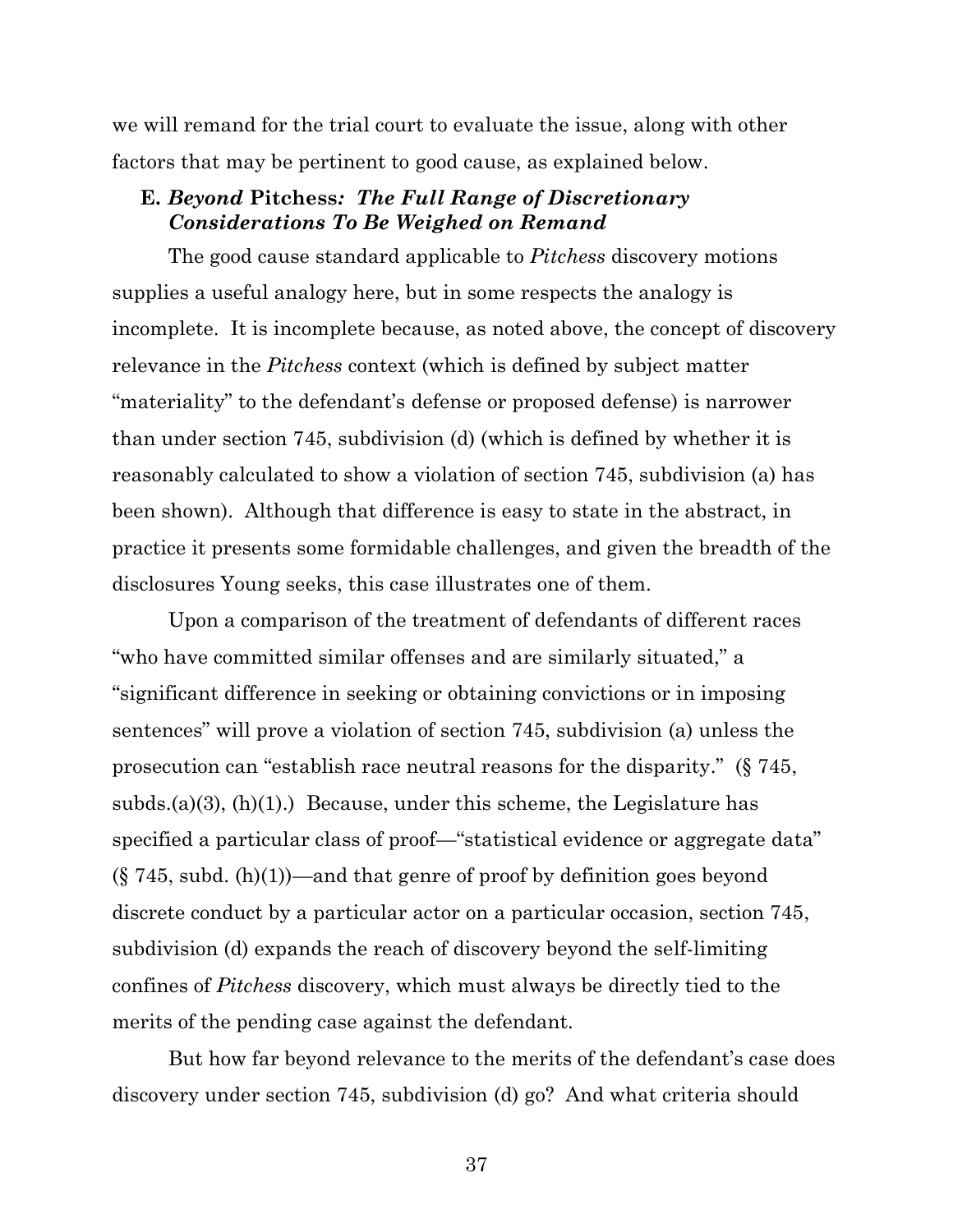trial courts apply in managing a request for "statistical evidence or aggregate data" (§ 745, subd. (h)(1))? These are daunting questions. Except possibly for discovery in civil class actions (see *Pioneer Electronics (USA), Inc. v. Superior Court* (2007) 40 Cal.4th 360, 373–374) and other forms of "class-like" civil proceedings (see *Williams v. Superior Court* (2017) 3 Cal.5th 531, 558–559), we know of no procedural setting that presents discovery questions as farreaching as those that may arise when a defendant seeks discovery of "statistical evidence or aggregate data" as defined in section 745, subdivision (h)(1). Because a "good cause" requirement is the traditional way of conferring judicial gatekeeping discretion in discovery to prevent "fishing expeditions" (e.g., *Facebook, Inc. v. Superior Court* (*Touchstone*) (2020) 10 Cal.5th 329, 344 [enforcement of subpoena duces tecum in criminal pretrial discovery subject to good cause determination]),<sup>19</sup> we think the Legislature's choice to permit discovery only upon leave of court, rather than though self-executing party-initiated discovery, is particularly important when it comes to managing these difficult questions.

We need not reinvent the proverbial wheel when it comes to listing all considerations that may bear upon the proper exercise of discretion in this particular context. A vein of common law precedent, predating the codification of criminal discovery in California, supplies some general guidance. Distilling common law discovery principles that were developed in criminal cases before the enactment of Chapter 10, a Second District panel in *Alhambra*, *supra*, 205 Cal.App.3d 1118, enunciated a list of seven discretionary considerations trial courts should "consider and balance" in

<sup>19</sup> Prior to 1986, the civil discovery regime operated within a system in which document discovery could only be obtained upon a judicial good cause determination. (*Greyhound Corp. v. Superior Court* (1961) 56 Cal.2d 355, 379; see *Elmore v. Superior Court* (1967) 255 Cal.App.2d 635, 638–640.)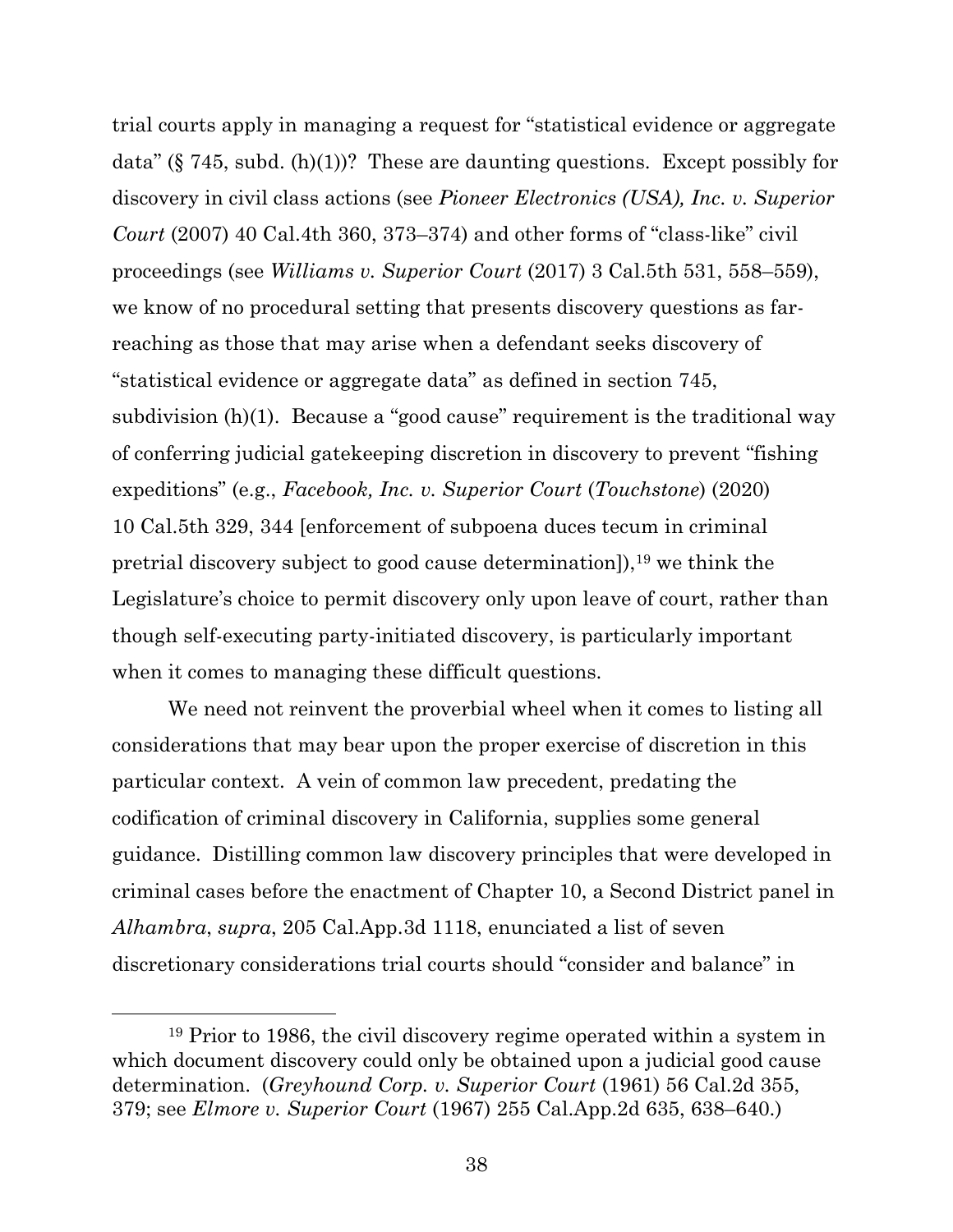evaluating pretrial discovery requests from the defense. (*Id*. at p. 1134; see *Facebook, Inc. v. Superior Court* (*Touchstone*), *supra*, 10 Cal.5th at pp. 345– 347 [denoting these considerations "the *Alhambra* factors"].) Notably, only one of the *Alhambra* factors is whether there is plausible justification for discovery. (*Alhambra*, at p. 1136 ["the trial court is required to balance a number of factors in addition to the showing of plausible justification".)

The full list of seven *Alhambra* factors is as follows: "(1) whether the material requested is adequately described, (2) whether the requested material is reasonably available to the governmental entity from which it is sought (and not readily available to the defendant from other sources), (3) whether production of the records containing the requested information would violate (i) third party confidentiality or privacy rights or (ii) any protected governmental interest, (4) whether the defendant has acted in a timely manner, (5) whether the time required to produce the requested information will necessitate an unreasonable delay of defendant's trial, (6) whether the production of the records containing the requested information would place an unreasonable burden on the governmental entity involved and (7) whether the defendant has shown a sufficient plausible justification for the information sought." (*Alhambra*, *supra*, 205 Cal.App.3d at p. 1134, fns. omitted.)

No hard and fast rules can be laid down for the application of this multifactor test on facts presented here, or in any other case, since it is designed to be flexible. But starting with *Alhambra* factor 7 as a threshold consideration, we can say this much: Where the defendant makes a showing of plausible justification that there was or could have been a violation of the Racial Justice Act, thus triggering access to "all relevant evidence" (Assem. Bill 2542 (2019–2020 Reg. Sess.) § 2, subd. (j)) concerning a potential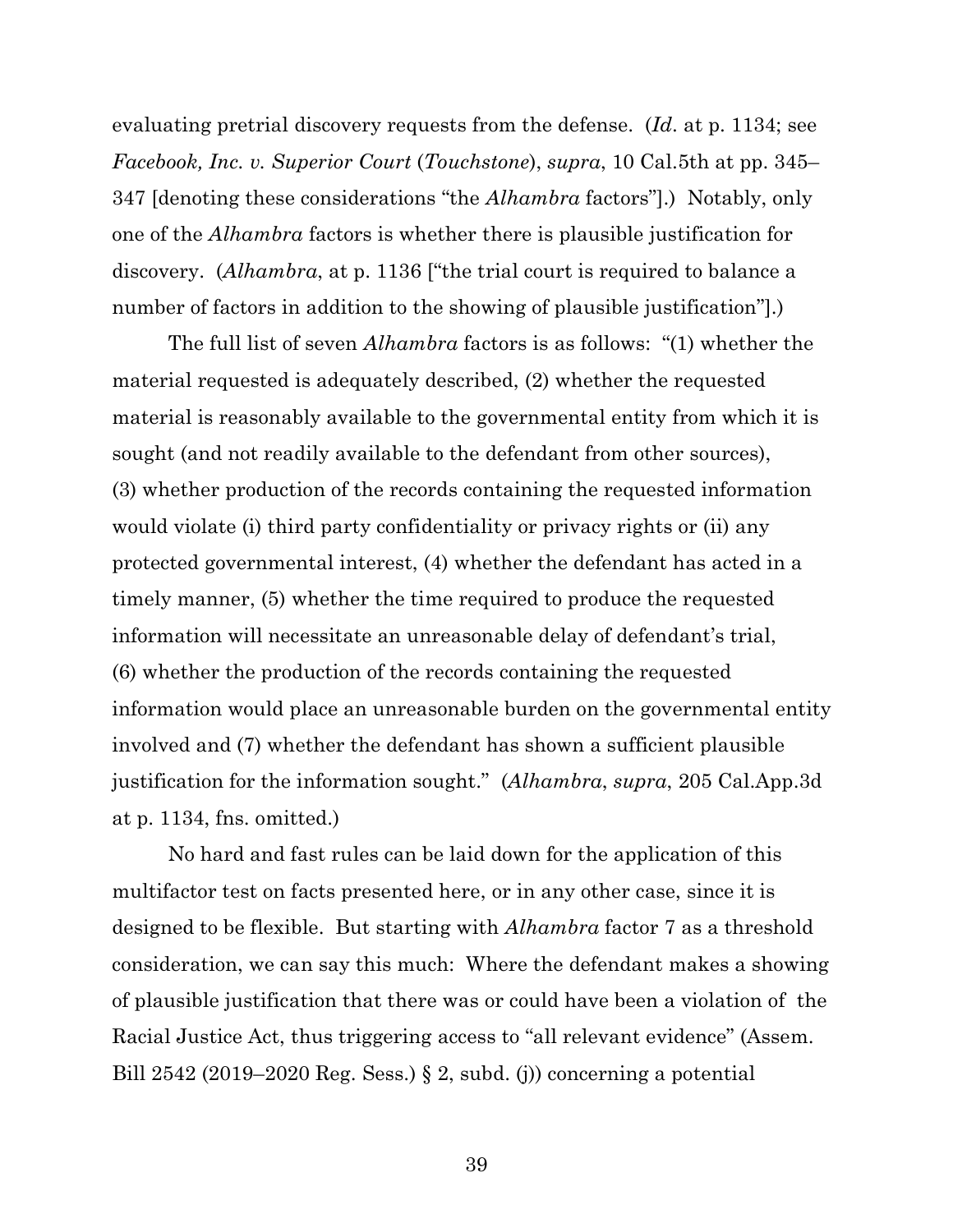violation of section 745, subdivision (a), it will likely be an abuse of discretion to "totally foreclose[]" discovery. (*Murgia v. Municipal Court*, *supra*, 15 Cal.3d at p. 305; cf. *Williams v. Superior Court*, *supra*, 3 Cal.5th at p. 559 [" 'The trial courts in exercising their discretion should keep in mind that the Legislature has suggested that, where possible, the courts should impose partial limitations rather than outright denial of discovery' "].) Even, for example, where a court is inclined to deny a motion presented so close to the date of trial that the discovery process itself threatens to interfere with the court's obligation to provide a speedy trial, such a motion should be denied without prejudice to its renewal posttrial or even postjudgment.

#### **IV. CONCLUSION**

"Because the standard we announce is new, the proper course is to remand to the trial court for application of the . . . test formulated above to the facts of this case." (*Richards v. CH2M Hill, Inc.* (2001) 26 Cal.4th 798, 824; see *Guerrero v. Hestrin* (2020) 56 Cal.App.5th 172, 190 [remanding to trial court to apply correct standard in deciding litigant's application to inspect a wiretap order and related materials].)

If, on remand, Young persuades the trial court that he has a plausible justification for alleging racial bias in connection with his arrest, the Attorney General's argument that that is insufficient to warrant discovery concerning prosecutorial charging, at the end of the day, will go to the form, scope, and timing of discovery, not to whether discovery should be ordered at all. Young seeks disclosure of five years' worth of data, and data concerning not just the drug offense at issue in this case, but drug offenses under many related statutes, together with a wide range of associated information. Even if he meets the threshold standard for entitlement to discovery that we set forth in this opinion, how much of this requested data may be ordered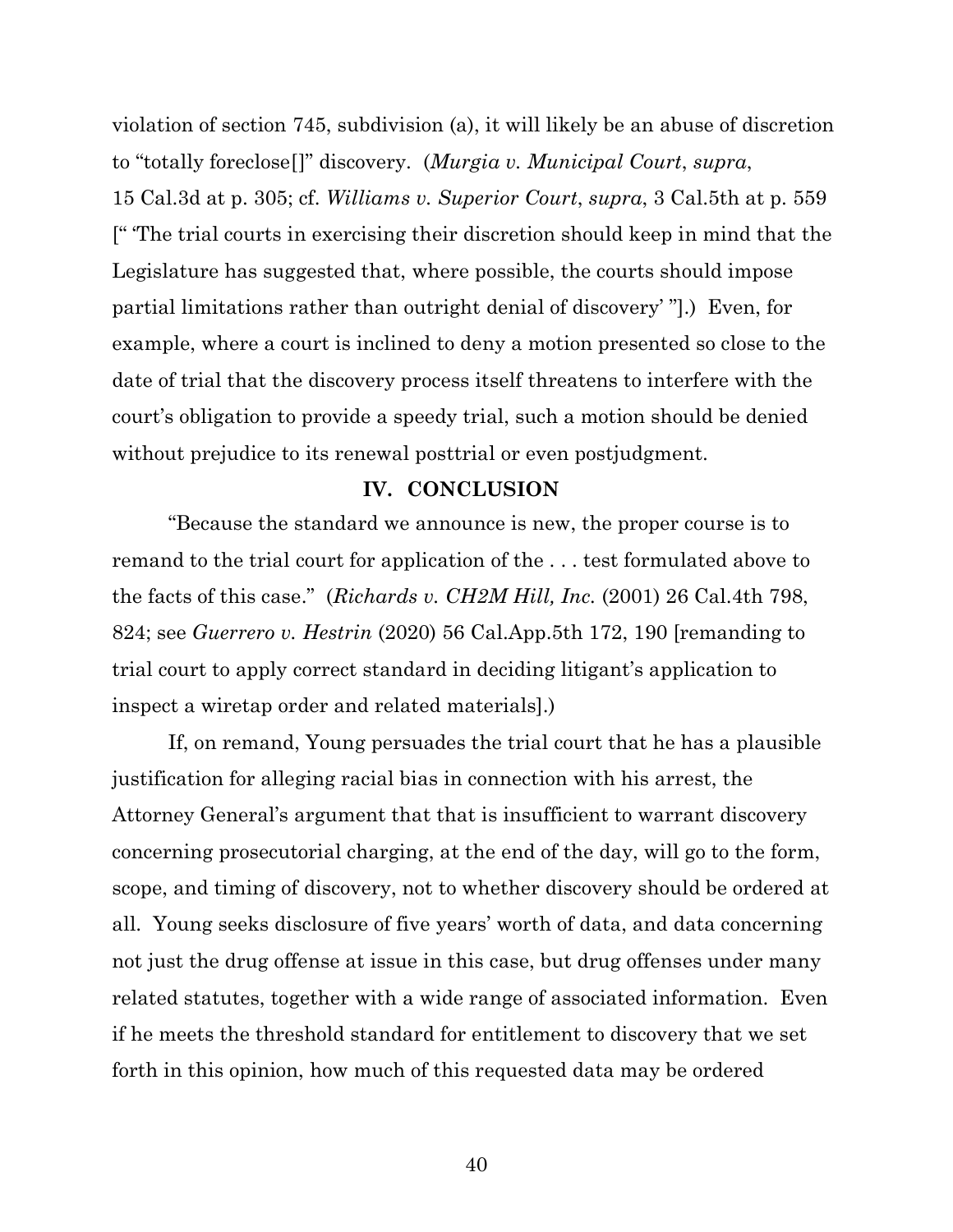disclosed, when, and in what form, is for the trial court to consider, in an exercise of its discretion, weighing probative value against burden.

Accordingly, we will direct the trial court to reconsider Young's discovery motion under the standard discussed in this opinion, bearing in mind that "[t]here are few claims as serious as the charge put forth by the defendant[] here—that the government has selected [him] for prosecution because of [his] race. Such claims deserve the most careful examination by the courts so that the prosecutorial power does not become a license to discriminate based on race. Discovery is the crucial means by which defendants may provide a trial judge with the information needed in order to determine whether a claim of selective prosecution is meritorious." (*U.S. v. Armstrong*, *supra*, 48 F.3d 1508, 1520, revd. on other grounds (1996) 517 U.S. 456.)

#### **V. DISPOSITION**

Let a peremptory writ of mandate issue directing respondent superior court to vacate its June 4, 2021 order denying Young's motion for discovery under the Racial Justice Act, and to conduct a new hearing to reconsider Young's discovery motion in a manner consistent with this opinion.

STREETER, Acting P. J.

WE CONCUR:

BROWN, J. DESAUTELS, J.\*

<sup>\*</sup> Judge of the Superior Court of California, County of Alameda, assigned by the Chief Justice pursuant to article VI, section 6 of the California Constitution.